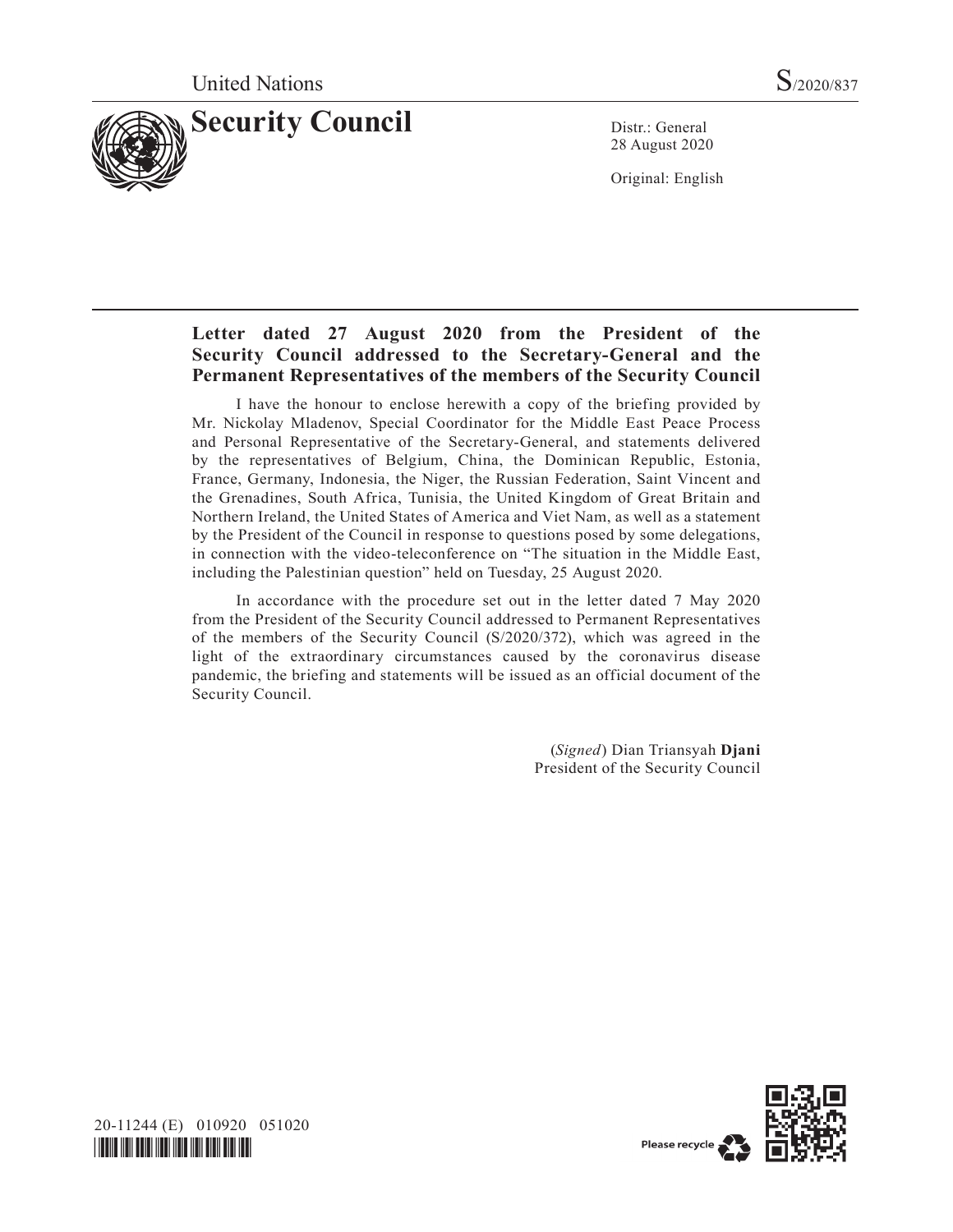#### **Annex I**

# **Statement by the Special Coordinator for the Middle East Peace Process and Personal Representative of the Secretary-General, Nickolay Mladenov**

I address the Security Council today following the agreement that was reached between Israel and the United Arab Emirates that stops Israeli annexation plans over parts of the occupied West Bank and includes the normalization of relations between the two countries. The Secretary-General has welcomed this agreement, hoping it will create an opportunity for Israeli and Palestinian leaders to re-engage.

Israel's commitment to suspending annexation removes an immediate threat that had the potential to upend the peace process and regional stability. The Secretary-General has consistently called for Israel to abandon these plans. Annexation would constitute a most serious violation of international law, effectively close the door to a renewal of negotiations and destroy the prospect of a viable Palestinian State and the two-State solution itself.

The Israel-United Arab Emirates deal also has the potential to change dynamics across the region. It creates new opportunities for cooperation at a time when the Middle East and the world face grave dangers from the coronavirus disease (COVID-19) pandemic and radicalization. It will create economic opportunities and opportunities for peace.

I hope it will also inspire leaders on all sides to re-engage constructively in meaningful negotiations to resolve the Israeli-Palestinian conflict. The terms of reference for resolving the conflict have not changed — they are based on the relevant United Nations resolutions, bilateral agreements and international law. Only a two-State solution in which Israel and Palestine live side-by-side in peace, security and mutual recognition can lead to sustainable peace.

Today is not the time to despair about the Palestinian cause. Annexation plans have been stopped. In fact, today is the time to redouble efforts and reach out more actively than ever to leaders in the Middle East, and for the Palestinian and Israeli leadership to re-engage constructively. Regrettably, we continue to confront a series of multilayered challenges on the ground, as the resurgence of the COVID-19 pandemic in the occupied Palestinian territory and in Israel continues to be a major concern. The United Nations and its partners have continued to support Palestinians in responding to the pandemic, including by addressing critical gaps in medical supplies and equipment.

Meanwhile, the Palestinian economy is in freefall. Now that the imminent threat of annexation has been removed, I hope that the Palestinian leadership will resume accepting its clearance revenues and provide some breathing space for the battered economy.

Recently, the security situation in Gaza has also deteriorated, which is a trend that soon may become irreversible. It is essential that the ceasefire agreement brokered by Egypt and the United Nations, which has proved effective since August 2018, be reaffirmed. Mediation efforts will continue; however, I am concerned that militant activity, incendiary balloons, rockets and a deteriorating humanitarian situation inside the Strip are rapidly eroding existing arrangements.

During the past months, Gaza's economy deteriorated dramatically. Compounding the impact of continued closures, intra-Palestinian division and more than a decade of Hamas rule, COVID-19-related restrictions have halted the crossing of workers and traders into Israel and inhibited revenue transfers to Gaza's exporters. The current absence of cooperation between the Palestinian Authority and Israel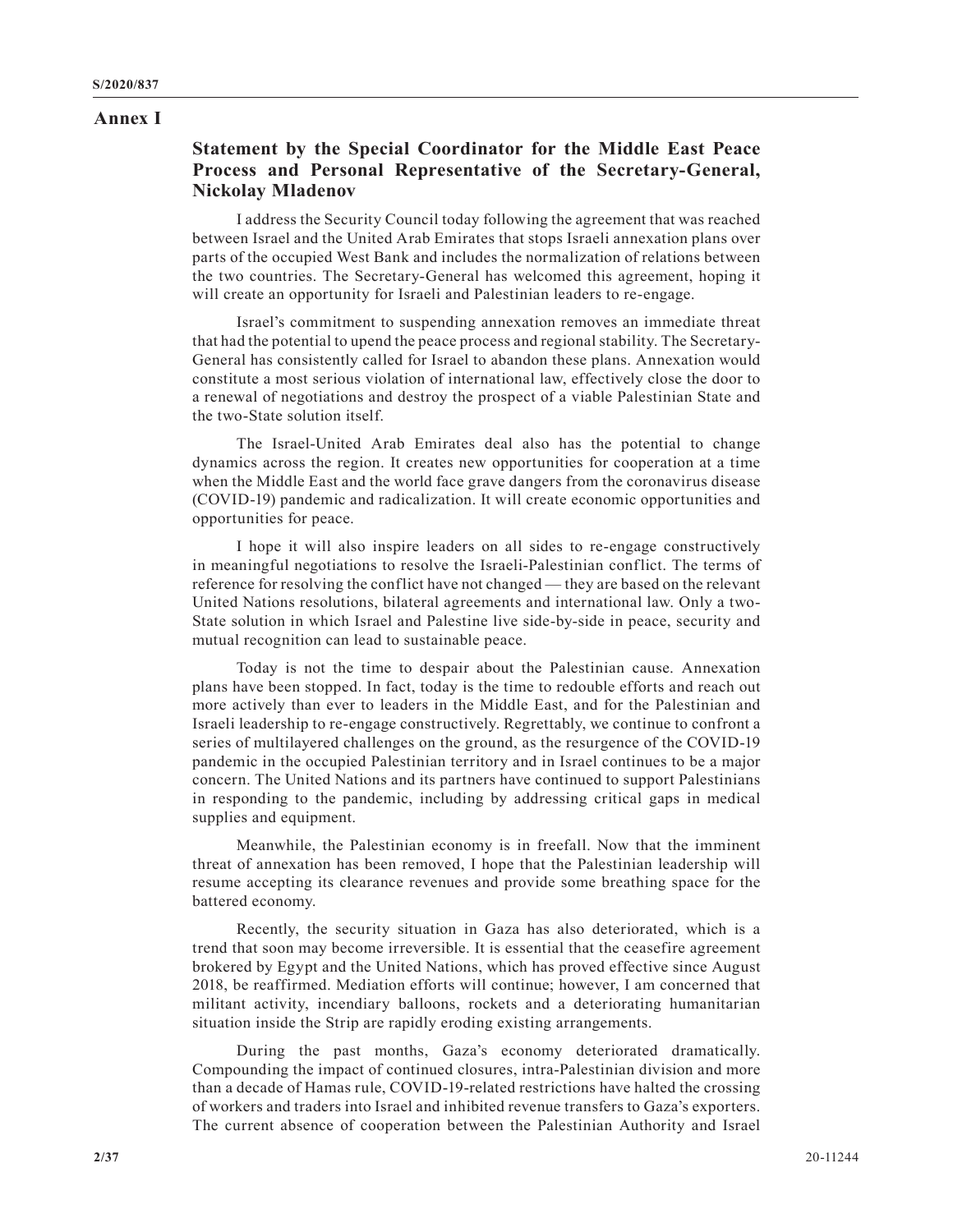has also slowed implementation of critical infrastructure projects, and jobs have been lost.

The Office of the Special Coordinator for the Middle East Peace Process continues to work with the United Nations country team, donors and the parties to address the needs in Gaza and the occupied West Bank. On 28 July, the United Nations country team released its COVID-19 Development System Response Plan, outlining critical interventions that the United Nations will implement in the coming 12 to 18 months in support of the Palestinian Government. I encourage Member States also to support these efforts.

The United Nations is deeply engaged in efforts to mitigate the economic and humanitarian consequences of the Palestinian Authority's decision to halt all coordination with Israel in response to the threat of annexation. As reported last month, the United Nations reached agreements with the Palestinian Government to facilitate vital deliveries of humanitarian aid and related equipment. Agreements were also reached with Israel to streamline its administrative procedures for those imports in the light of the COVID-19 crisis.

I am pleased to report that coordination between the United Nations and all sides on the importation of humanitarian supplies is proceeding well. But coordination levels between Israel and the Palestinian Authority remain far below normal. This has impacted the delivery of assistance as well as the provision of services to the Palestinian population. Fortunately, after minor delays, a mechanism that supports the transfer of patients requiring medical treatment outside of Gaza has also been established.

Let me reiterate that any increased responsibilities for the United Nations should be limited and time-bound and not designed to replace the roles and responsibilities of the Palestinian Authority or the Government of Israel. I remain very concerned that the suspension of coordination — and in particular revenue transfers — cannot be sustained for much longer without severe humanitarian and economic consequences.

As I noted earlier, tensions in Gaza are rising again. Over the reporting period, militants fired some 20 rockets towards Israel and launched some 270 balloons carrying incendiary devices, causing hundreds of fires and forcing some civilians to be evacuated from their homes. Shrapnel from rockets intercepted by the Iron Dome system damaged a car and two houses in the Israeli town of Sderot. Six civilians were slightly injured while running for shelter.

Israeli Defense Forces (IDF) responded by striking Hamas targets and agricultural fields, firing some 80 missiles and shells, with five people reported injured, including four children and one woman. Following one of these strikes, an unexploded Israeli missile was found in a school run by the United Nations Relief and Works Agency for Palestine Refugees in the Near East in the Al-Shati refugee camp. The IDF classified this as an accident that is under review.

I reiterate that the indiscriminate launching of rockets and incendiary devices towards Israeli population centres violates international law and must cease immediately. Likewise, children and schools should never be targeted by any party, nor should children be exposed to violence.

In response to the sharp rise in the number of incendiary balloons, on 11 August Israel limited the transfer of some goods and halted the transfer of construction materials through the Kerem Shalom crossing into Gaza. On 12 August, Israeli authorities stopped all fuel deliveries until further notice, including donor-funded fuel. As a result, the Gaza power plant has shut down, sharply reducing electricity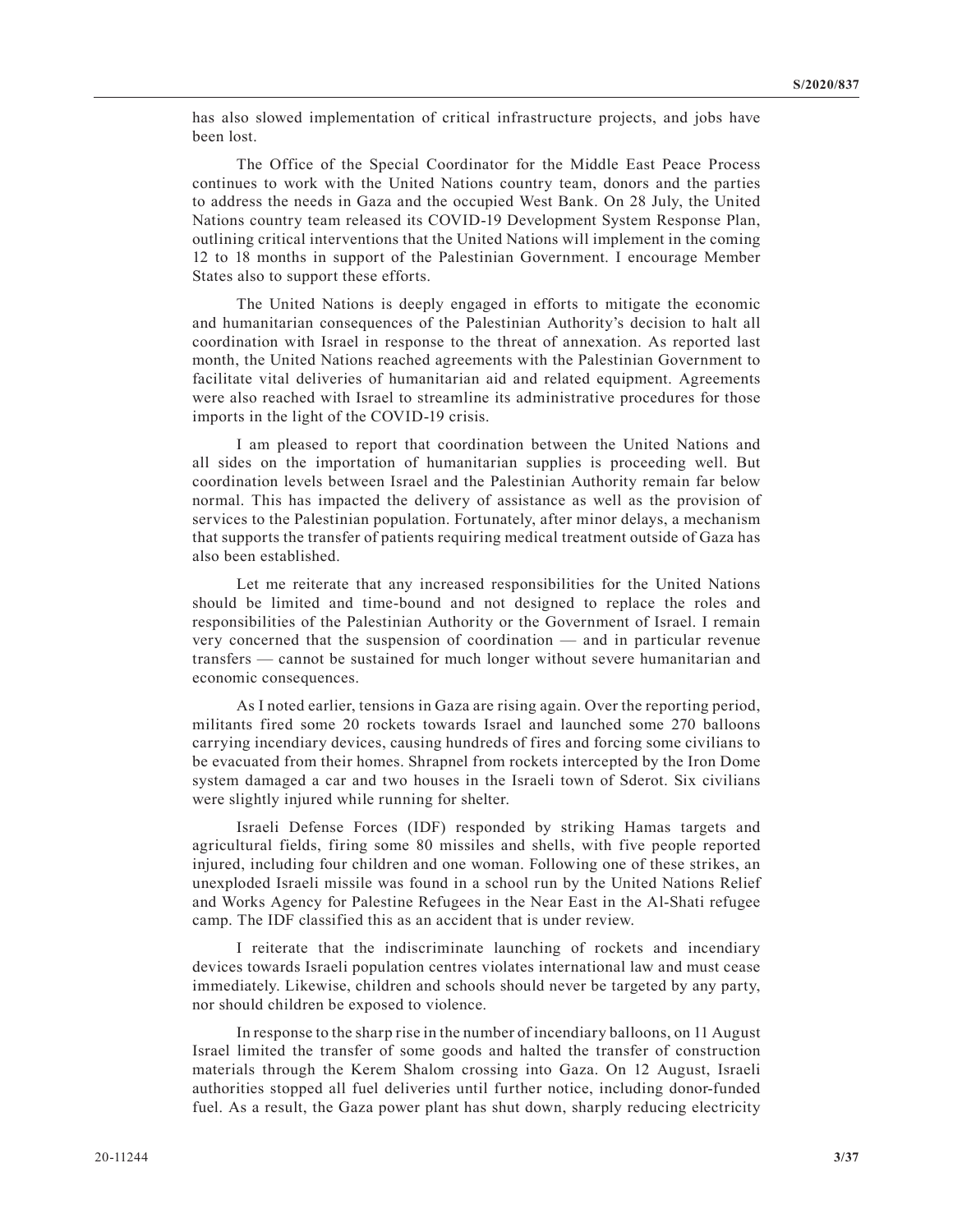provision to three hours per day. This is severely impacting critical infrastructure, including sewage treatment and the provision of clean drinking water. It is also affecting health facilities, schools and conditions at some of the quarantine centres that are critical to efforts to prevent an outbreak of the coronavirus disease in the Gaza Strip, particularly given reports yesterday of the first identified cases of COVID-19 outside quarantine centres in Gaza. In addition, on 16 August Israel completely closed the Gaza fishing zone. Yesterday, after hearing the news of the new COVID-19 cases in Gaza, the United Nations asked Israel to reinstate the delivery of Qatari-funded fuel for the Gaza Strip in order to help prevent a major health crisis.

This latest escalation has once again demonstrated the urgency of implementing long-term solutions for Gaza. The Israeli population in proximity to the Gaza Strip live in constant fear, watching their lands burn and their children run for shelter. The Palestinian population in Gaza endure unbearable economic conditions, no freedom of movement and political isolation. Closures and rounds of escalation have defined their lives for more than a decade. There is a moral imperative to end all militant activity in Gaza, restore Palestinian national unity and lift Israeli closures. But the political solutions that must be provided by leaders are nowhere in sight. Instead, we have a day-to-day, month-to-month, year-to-year patchwork of crucial humanitarian efforts to prevent war and to try and sustain the lives of 2 million desperate Palestinians in Gaza.

Turning to the occupied West Bank, including East Jerusalem, three Palestinians, including one child and one woman, were killed and 47 injured, including two children and one woman, in clashes, attacks, search-and-arrest operations and other incidents. Seven Israelis, including two soldiers and one child, were injured during the reporting period. In one tragic incident, a 23-year-old Palestinian woman was killed by live fire in her home in Jenin during an operation by the Israeli security forces and ensuing clashes with local Palestinian residents. There are contradictory claims over responsibility for the shooting, with the Israeli security forces and local residents denying the use of live ammunition.

On 13 August, Israel's prosecution authorities filed an indictment against five border police officers on 14 counts of serious abuse, including assault and robbery. A videotape that was subsequently released showed unacceptable, vicious beatings and the humiliation of Palestinian detainees. On 16 August, an 18-year-old Palestinian was shot and injured by Israeli security forces while reportedly attempting to throw a Molotov cocktail at Rachel's Tomb near Bethlehem. The following day, another Palestinian man was shot and killed in Jerusalem's Old City while carrying out a stabbing attack against an Israeli border police officer, who was moderately injured.

In another unfortunate incident involving a disabled person, on 17 August Israeli security forces shot and injured a 60-year-old Palestinian man with hearing and speech impediments at the Qalandiya checkpoint when he did not respond to their calls to halt. On 20 August, a 16-year-old Palestinian boy died after reportedly being shot by Israeli security forces near the village of Deir Abu Mash'al, west of Ramallah. Two other Palestinians were reportedly injured. The Israeli security forces stated that the three were preparing to throw Molotov cocktails and set alight tyres to attack passing vehicles.

I reiterate that lethal force should be used only as a last resort, against an imminent threat of death or serious injury, and in accordance with the principle of proportionality. I call on the Israeli authorities to investigate these incidents.

Amid the COVID-19 crisis, there has been a concerning increase in violent crime within Palestinian communities across the West Bank, including in East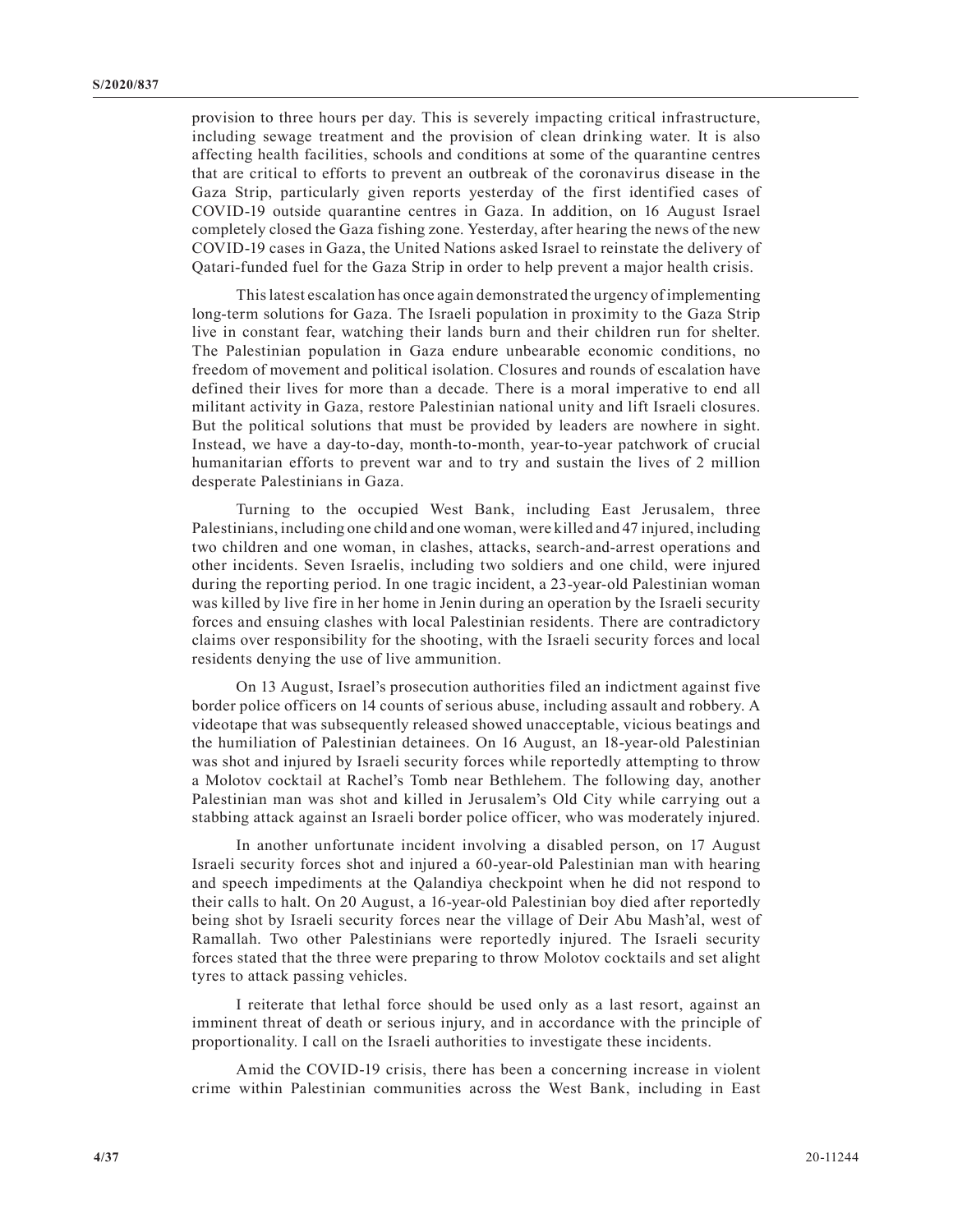Jerusalem, as well as violent incidents involving Palestinian security forces and civilians, with several people shot dead in recent weeks.

Meanwhile, Palestinian organizations focused on gender-based violence in the West Bank have also reported a sharp increase in femicides. I urge Palestinian authorities, in line with their obligations, to enhance the protection of women and girls from gender-based violence.

In addition, settlers perpetrated 20 attacks against Palestinians, resulting in four injuries and damage to property. On 12 August, settlers attacked Israeli security forces during an operation to demolish structures at an outpost near the settlement of Yitzhar. Palestinians carried out 27 attacks against Israeli settlers and other civilians in the West Bank, resulting in five injuries and property damage.

During the reporting period, Israeli authorities demolished 72 Palestinianowned structures in Area C and East Jerusalem, displacing 89 people, including 32 women and 40 children, and affecting 20 others. In addition, 11 Palestinians selfdemolished their structures to avoid additional fines. On 10 August, Israel's High Court of Justice overturned an order to punitively demolish the home of a Palestinian accused of killing an Israeli soldier in May. The Court emphasized that the rights of the perpetrator's wife and children would be disproportionately harmed if the demolition were to proceed.

Briefly turning to the region, in Lebanon, over 180 people are dead following the explosion in Beirut port on 4 August, with 30 persons still missing and several thousands injured. Almost 300,000 people are in need of shelter. A Lebanese investigation into the explosion is ongoing, with the assistance of experts from France, Russia, Turkey and the United States. Following the 9 August international donors' conference co-convened by France and the United Nations, at which nearly \$300 million in aid was pledged, a United Nations flash appeal launched on 14 August raised another \$565 million to help address humanitarian and recovery needs.

Popular protests continued, while informal consultations on the formation of a new Government are ongoing, following the resignation of Prime Minister Hassan Diab's Government on 10 August. At the same time, the COVID-19 outbreak has worsened, prompting a nationwide lockdown in Lebanon. On 18 August, the Special Tribunal for Lebanon delivered its verdict in the *Ayyash et al* case, concerning the 2005 attack that killed former Prime Minister Rafik Hariri and 21 others, convicting Ayyash, while acquitting the three other defendants for lack of evidence.

While the situation in the area of operations of the United Nations Interim Force in Lebanon (UNIFIL) has remained generally stable, tensions have been observed along the Blue Line, including a breach of the cessation of hostilities on 27 July. UNIFIL continues to maintain stability and defuse tensions, including through its liaison and coordination efforts with the parties.

Turning to the Golan, tensions between Israel and Syria heightened on 2 and 3 August. On 2 August, the IDF carried out a strike, killing four individuals from the Bravo side in the vicinity of the ceasefire line. The IDF informed the United Nations Disengagement Observer Force (UNDOF) that they had carried out an attack on targets east of the Israeli technical fence to thwart an attempt to place explosives in that area. The following day, at the request of the Syrian authorities, UNDOF facilitated the retrieval by the International Committee of the Red Cross in Syria of the remains of the four individuals who had been killed. On 3 August, the IDF fired missiles from a helicopter across the ceasefire line onto the Bravo side, informing UNDOF that the IDF had struck Syrian armed forces targets in response to the attempted improvised explosive device attack the night before. UNDOF continues to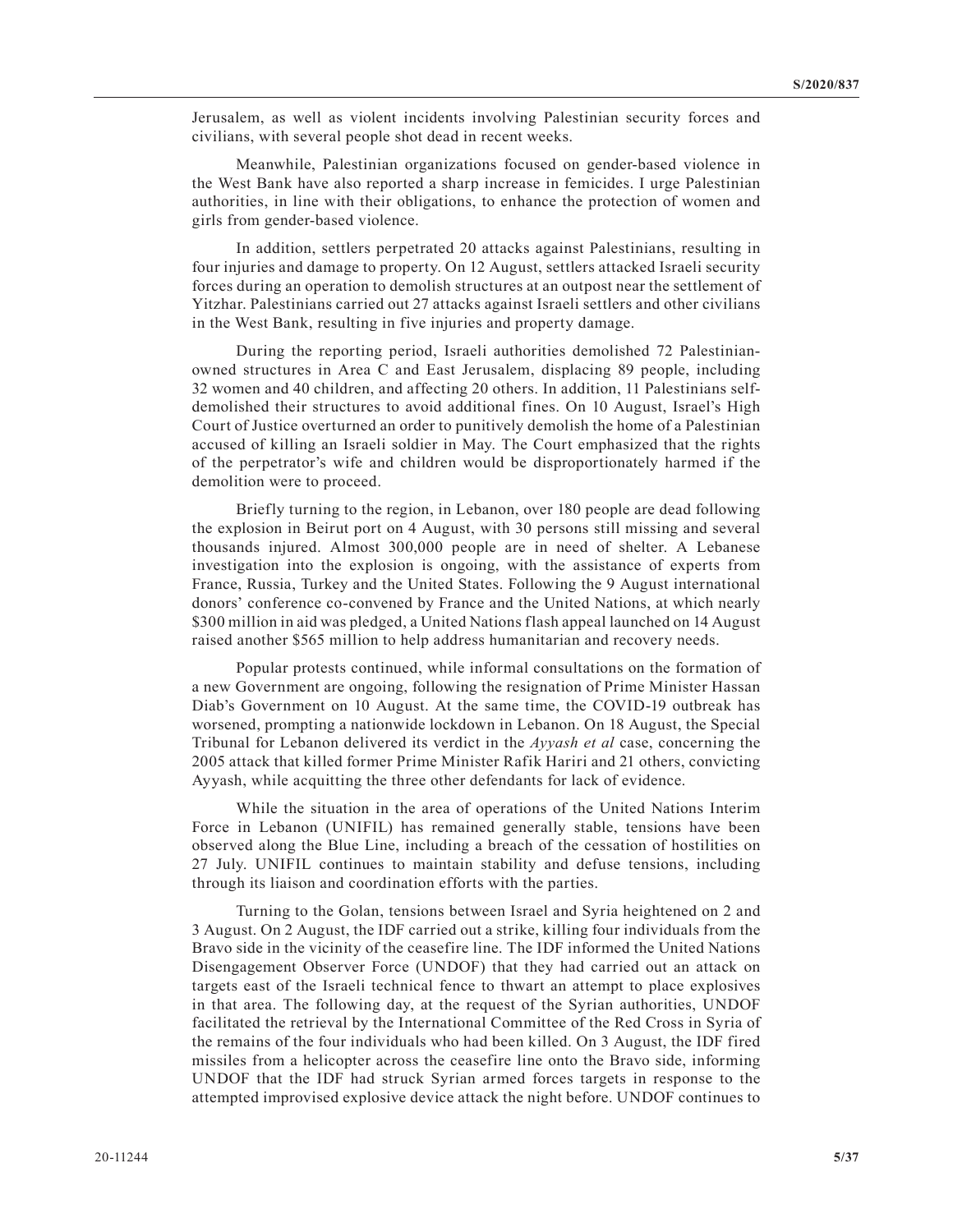engage with both parties to prevent an escalation of the situation and to remind them of their obligation to respect the 1974 Disengagement of Forces Agreement.

In conclusion, let me urge that we not lose sight of the deteriorating dynamics on the ground. Gaza is teetering on the brink of another major escalation with Israel. The occupied West Bank is fracturing under a multitude of economic and political pressures. Settlement expansion and demolitions are ongoing, and the COVID-19 pandemic continues to have a devastating impact on Palestinian and Israeli societies.

This is the stark reality of the current situation. Without resolving the Israeli-Palestinian conflict, regional peace will not be complete. The legitimate national aspiration of 5 million Palestinians living in the occupied West Bank, including East Jerusalem, and Gaza cannot be ignored. It is well beyond time that we all work together with the parties for peace before it is too late. That is why every opening must be explored, every opportunity used and every idea discussed and debated if we are to get out of the cycle of statements, preventive diplomacy and conflict management and work towards a real solution that is sustainable and in line with the relevant United Nations resolutions.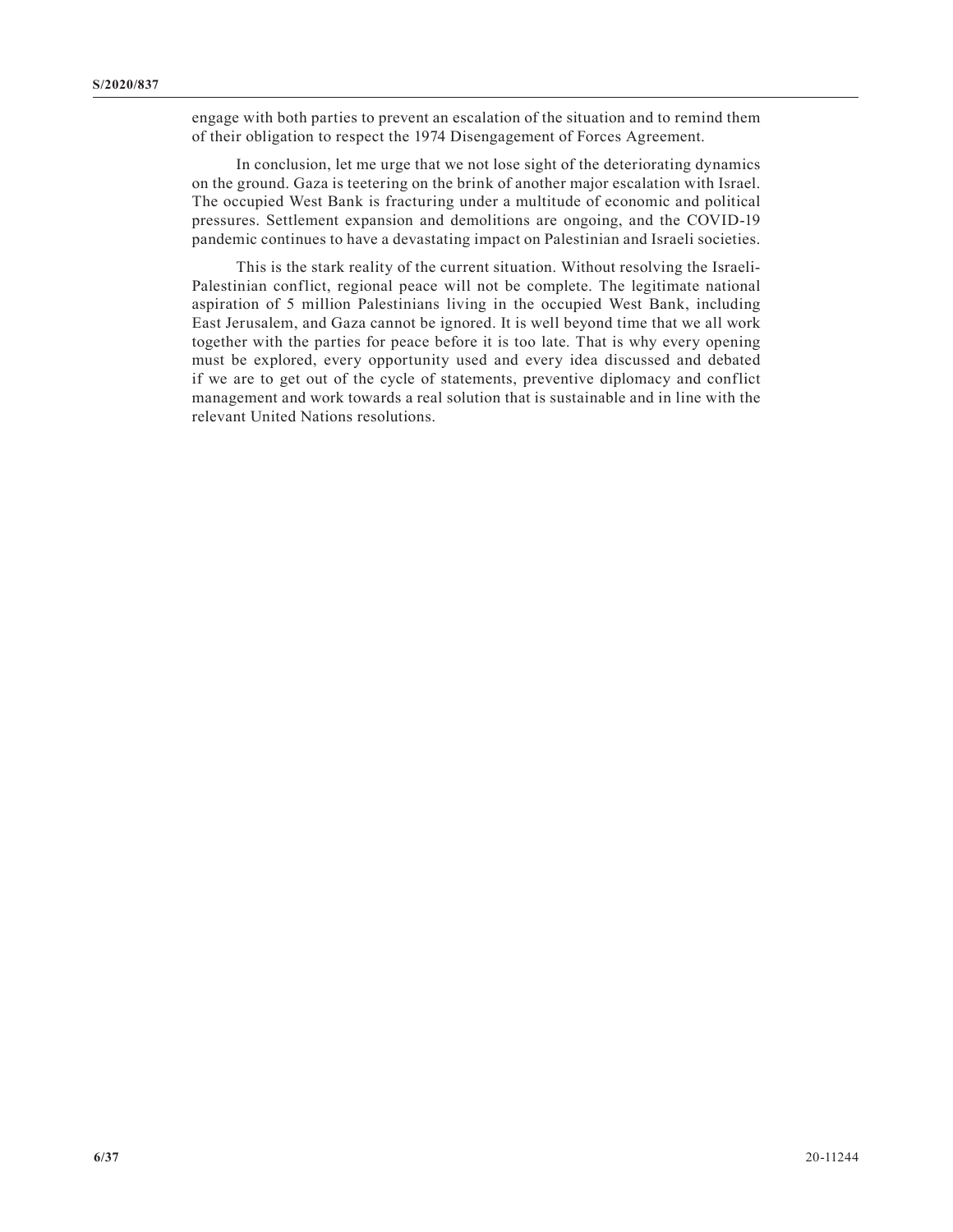#### **Annex II**

# **Statement by the Permanent Representative of Belgium to the United Nations, Philippe Kridelka**

I thank the Special Coordinator, Mr. Nickolay Mladenov, for his briefing, and I thank him and his team for their relentless efforts.

We welcome the recent announcement regarding the normalization of relations between Israel and the United Arab Emirates, and we acknowledge the constructive role played by the United States in that regard. The announcement of the suspension of plans to formalize the annexation of parts of the occupied Palestinian territory is clearly a step in the right direction. However, we urge Israel to abandon those plans once and for all. As we have stated before, any annexation, irrespective of its size and denomination, would constitute a grave breach of international law, including the Charter of the United Nations. We will therefore not recognize any changes to the 1967 borders other than those agreed upon by the parties. Annexation would undoubtedly have consequences for security on the ground and in the wider region. But, most important, annexation would seriously undermine the viability of a two-State solution and close the door to future negotiations.

The normalization of relations between Israel and the United Arab Emirates not only will benefit both countries but also constitutes an important building block for peace and stability in the wider region. There can be no peace in the Middle East without a permanent solution to the Palestinian question. We hope that the agreement between Israel and the United Arab Emirates will create opportunities for Israelis and Palestinians to re-engage. In that regard, we reiterate our call for intra-Palestinian reconciliation.

We remain committed to a negotiated and viable two-State solution built upon the internationally agreed parameters and international law. All parties should come to the negotiation table, without preconditions, and resume meaningful negotiations. Belgium encourages all international and multilateral efforts aimed at a meaningful resumption of talks provided that they are fully in line with international law and the internationally agreed parameters and that they equally take into account the legitimate aspirations of both sides. We fully support the efforts of the Middle East Quartet, of which the European Union is a member.

In the absence of a perspective on such a just and lasting peace, the humanitarian, socioeconomic and security situation on the ground continues to deteriorate. We are deeply concerned about the recent violent incidents in Gaza and the West Bank. We condemn the terror attacks and violence from all sides. International human rights law and international humanitarian law, including the principles of necessity, distinction and proportionality in the use of force, must be fully respected. We call for independent and thorough investigations into alleged violations of international human rights law and international humanitarian law. Perpetrators of such acts must be held accountable.

Following the firing of rockets and the launching of incendiary balloons from Gaza into Israel, the Israeli authorities have halted the entry of most goods into Gaza, including fuel, and prevented access to the fishing area along Gaza's coast. We call on both sides to de-escalate tensions and exercise maximum restraint. We commend the efforts of the United Nations and Egypt in that regard.

These developments only further add to the hardship of the Palestinian people in Gaza. We call for an end to the closure and a full opening of the crossing points, while addressing Israel's legitimate security concerns. Against the backdrop of the coronavirus disease (COVID-19), unimpeded humanitarian access to Gaza is needed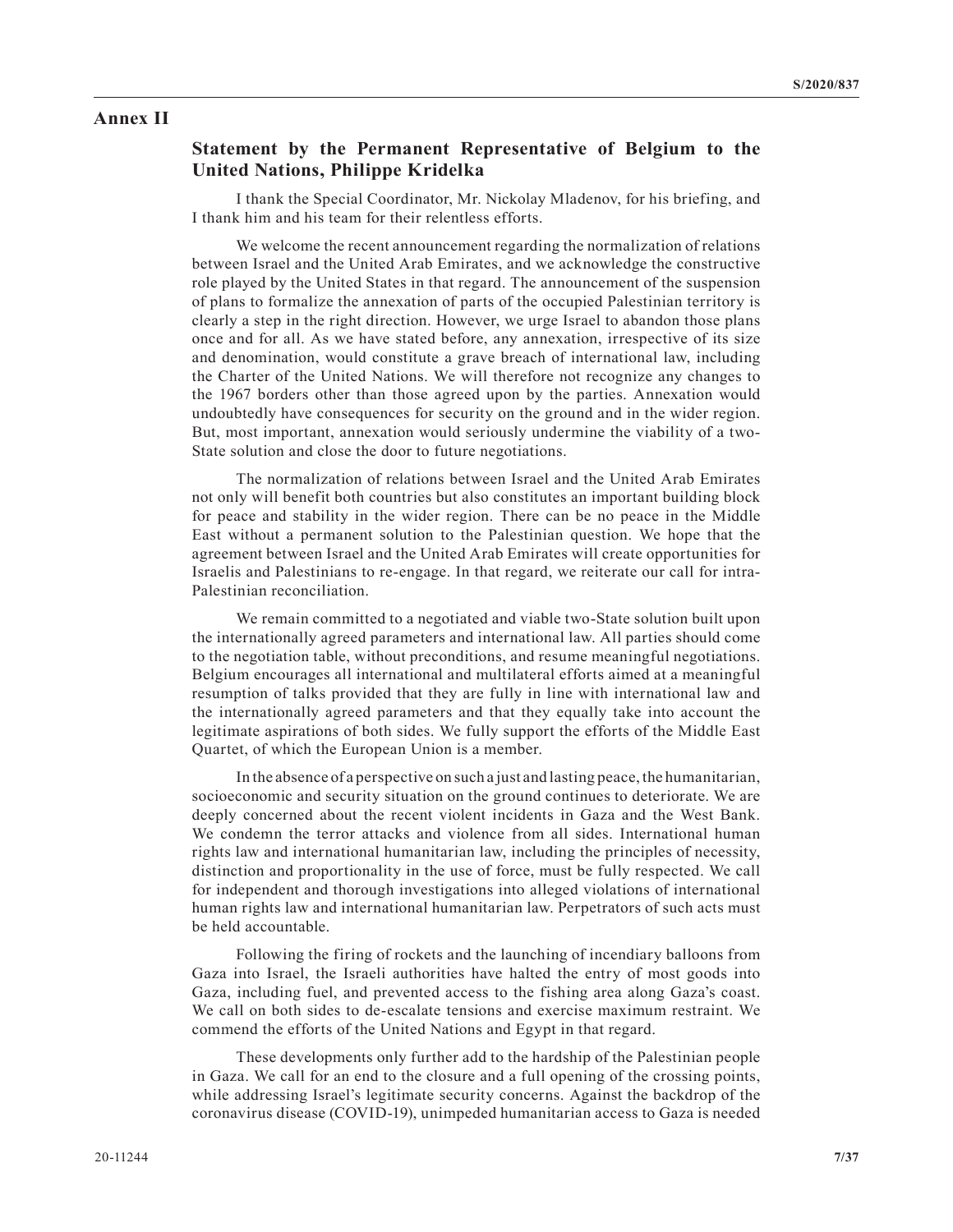more than ever. In that regard, I reiterate Belgium's unwavering support for the United Nations Relief and Works Agency for Palestine Refugees in the Near East.

To conclude, I would like to voice Belgium's concern regarding the impact of COVID-19 on the occupied Palestinian territory, in particular on children. We call on all sides to immediately and unconditionally release all Palestinian children from detention and to put a moratorium on new admissions into detention facilities.

## **Second statement by the Permanent Representative of Belgium to the United Nations, Philippe Kridelka**

Let me first express my appreciation for the efforts of the Indonesian presidency during these difficult times. I want to assure you, Mr. President, of the full support of my delegation to you and your team.

Belgium deeply regrets the present situation, which could pose a threat to the proper functioning, authority and integrity of the Security Council. As already stated in the letter sent to you, Mr. President, Belgium does not recognize the legality of the purported notification by the United States. The United States ceased its participation in the Joint Comprehensive Plan of Action on 8 May 2018, and is therefore no longer a JPCOA participant State.

Belgium firmly supports the ongoing efforts of the remaining JPCOA participant States to address issues concerning Iran's non-compliance with its JCPOA commitments within the framework of the Dispute Resolution Mechanism.

In the same vein, Belgium is of the view that the issue of the upcoming lifting of the conventional arms embargo should not jeopardize the nuclear agreement and its achievements. The JCPOA is crucial in order to effectively ensure the exclusively peaceful nature of Iran's nuclear programme. This is a top priority for the region and for international security, as well as for the global non-proliferation architecture.

We must abide by the methods and decisions agreed upon by this body and by the international community, not undermine them. We must actively preserve the JCPOA, as well as the non-proliferation regime.

Let me express, therefore, the willingness of Belgium to engage constructively and work towards a solution along these lines.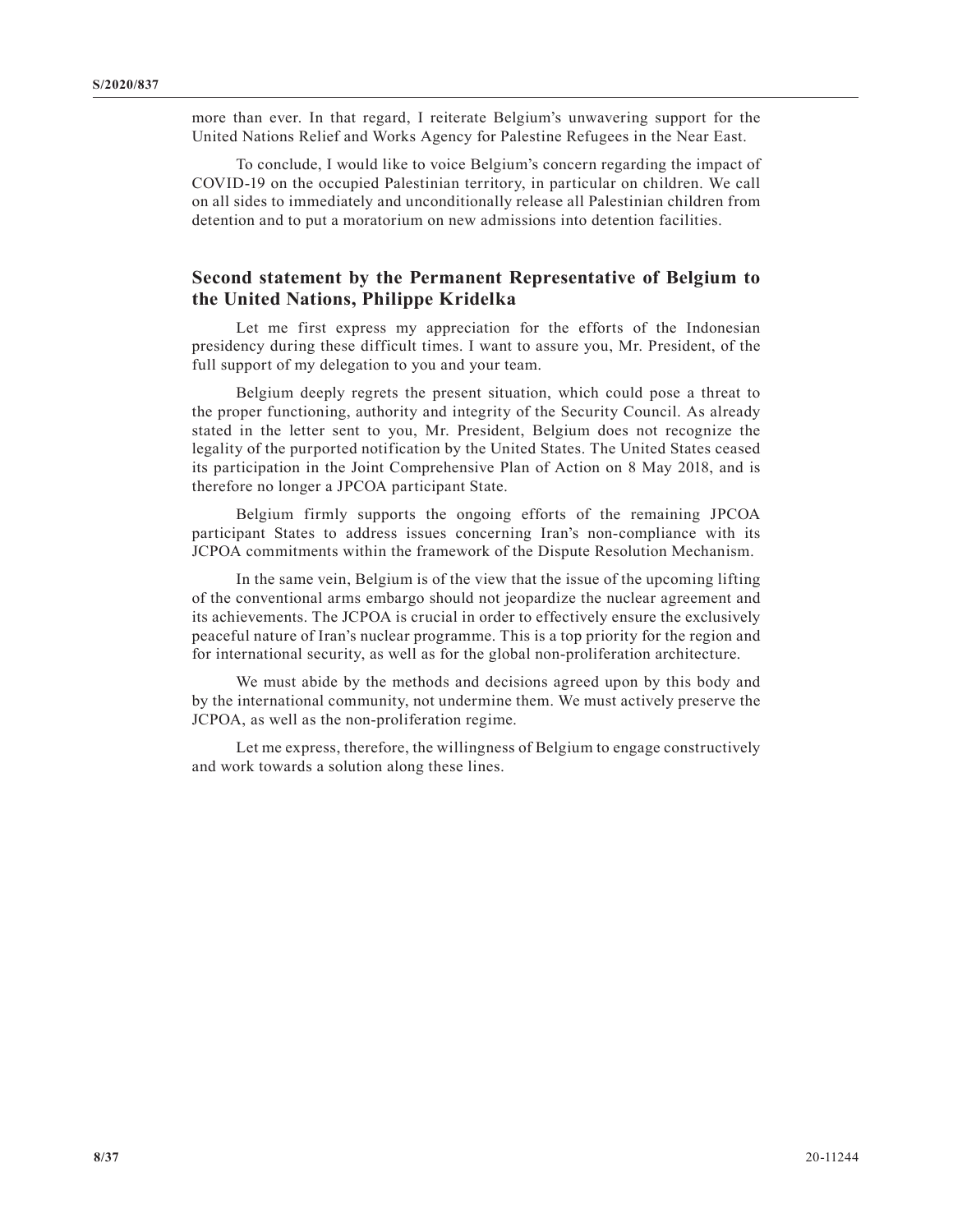#### **Annex III**

#### **Statement by the Permanent Representative of China to the United Nations, Zhang Jun**

I thank Special Coordinator Mladenov for his briefing.

The issue of the Middle East, in particular the Palestinian question, has been on the agenda of the Security Council for many years. The international community has focused tremendous attention and energy on this specific issue. As a reliable friend of the Palestinian people, China has been making relentless and constructive efforts to promote a comprehensive, just and lasting settlement of the Palestinian question. President Xi Jinping has put forth a four-point proposal on this question.

As the Special Coordinator has pointed out, we are witnessing growing tensions between Palestine and Israel, which have put the peace process in jeopardy and heightened the risk of regional conflicts. Under such circumstances, the international community must step up its efforts on the Palestinian question and push forward the Middle East peace process with a sense of urgency.

The international community should firmly promote a peaceful settlement based on the two-State solution. Independent statehood is the inalienable national right of the Palestinian people, and it cannot be compromised or bargained away. We hope that relevant parties will take concrete action to advance the political process and pave the way for an early resumption of peace talks between Palestine and Israel on an equal footing. Relevant United Nations resolutions, the principle of land for peace and the two-State solution set out the overall direction of the final settlement. They are important parameters in the Middle East peace process and must be observed and reaffirmed.

The recent escalation of tension in the Gaza Strip is quite unsettling. We urge relevant parties to exercise maximum restraint and refrain from any hostile actions that may further aggravate the fragile security situation. The Secretary-General's call for a global ceasefire should be heeded and truly followed.

We also note with concern the increased demolitions of Palestinian-owned structures in the West Bank, which lead to more and more displacement. Concrete efforts must be made to implement resolution 2334 (2016), including ceasing all settlement activities, stopping demolitions and preventing violence against civilians.

The international community should take a holistic approach and promote peace through development. We commend the United Nations agencies, including the World Health Organization and the United Nations Relief and Works Agency for Palestine Refugees in the Near East (UNRWA), for lending a helping hand. We call for intensified international efforts to alleviate Palestine's economic and humanitarian difficulties, including through UNRWA. It is also imperative to end the blockade on the Gaza Strip and allow timely delivery of humanitarian assistance and services to people in need.

China firmly supports Palestine's just demands and all the efforts that are conducive to the settlement of the Palestinian question. We stand with Palestine with regard to the establishment of an independent State of Palestine that enjoys full sovereignty on the basis of the 1967 borders and with East Jerusalem as its capital.

We will continue to provide our support and assistance to the Palestinian people to the best of our ability, including in the fight against the coronavirus disease. We are also committed to working closely with the international community in the pursuit of comprehensive, just and lasting peace in the Middle East.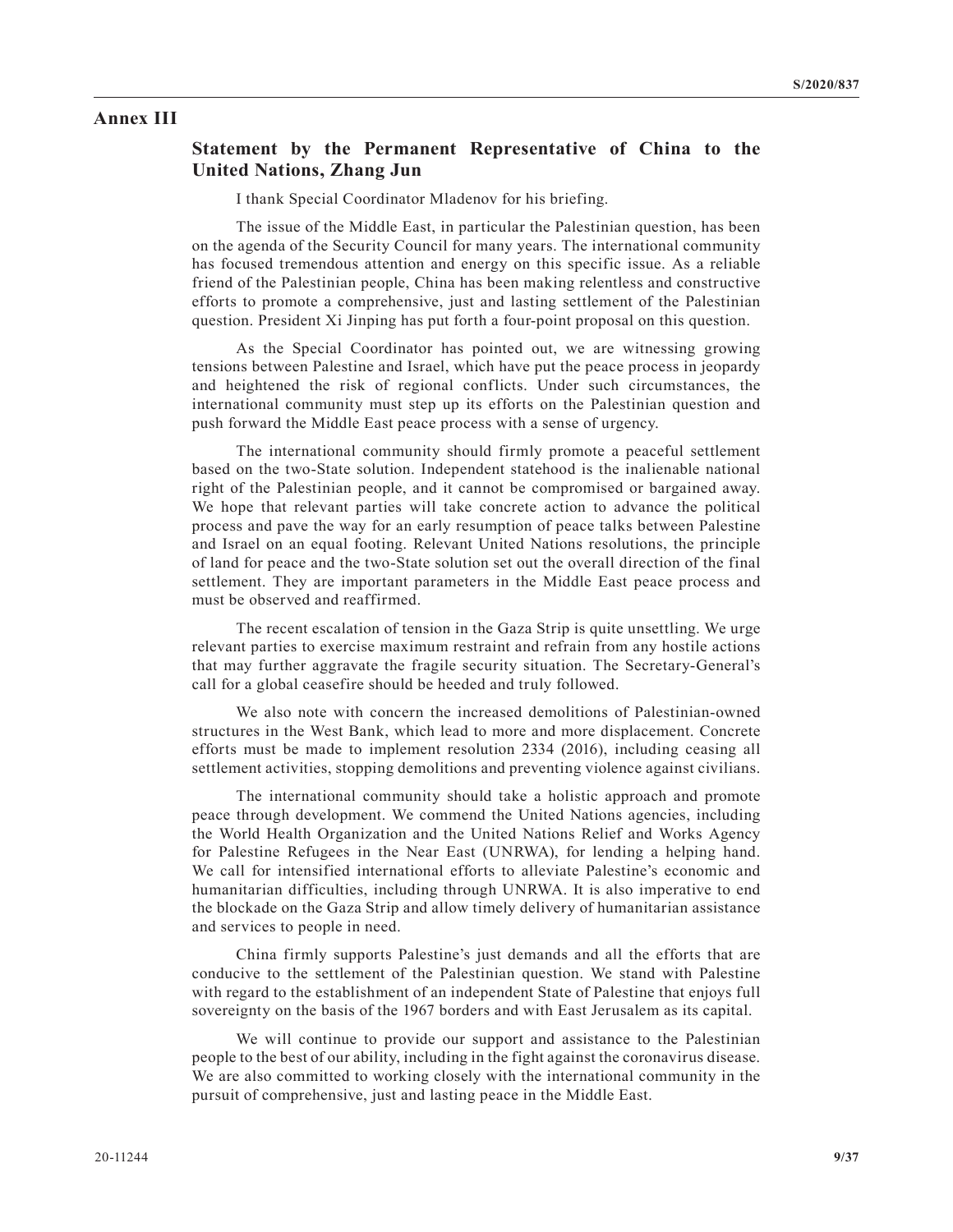China attaches great importance to the Iranian nuclear issue. We are committed to upholding multilateralism, safeguarding the international nuclear nonproliferation regime and maintaining peace and stability in the Middle East.

It must be pointed out that the Joint Comprehensive Plan of Action (JCPOA) is now faced with severe challenges after the United States sent a letter (S/2020/815, annex) to you to unilaterally and illegally demand the invoking of a snapback mechanism. The United States is no longer a JCPOA participant. JCPOA participants and the overwhelming majority of Council members believe that the United States demand to restore United Nations sanctions on Iran has no legal grounding and goes against common views, and the snapback mechanism shall not be deemed as invoked.

China resolutely opposes the United States demand and holds the view that the United States letter (S/2020/815, annex) should not be identified as the notification specified in paragraph 11 of resolution 2231 (2015). China urges you, Mr. President, not to take any action on the United States demand. The Council should fully respect the views of the international community and the overwhelming majority of Council members, uphold its credibility and authority and fulfil its responsibility of maintaining international peace and security. We stand ready to work with other parties to push forward the political settlement of the Iranian nuclear issue.

It is my strong wish that you, Sir, inform the Council members of your position on the United States letter and your plan to guide the discussion in the Council in that regard.

## **Second statement by the Permanent Representative of China to the United Nations, Zhang Jun**

I will simply say that China supports the conclusion you have made, Sir, concerning the issue of the Joint Comprehensive Plan of Action (JCPOA). That is really a step in the right direction.

Meanwhile, I also wish to point out that China rejects the accusations made by the representative of the United States against China. Once again, she is trying to turn black into white. And once again, I can assure you that her attempt will never succeed.

Regardless of what the United States says, China is determined to defend multilateralism, the JCPOA, the international nuclear non-proliferation regime and peace and security in the Middle East.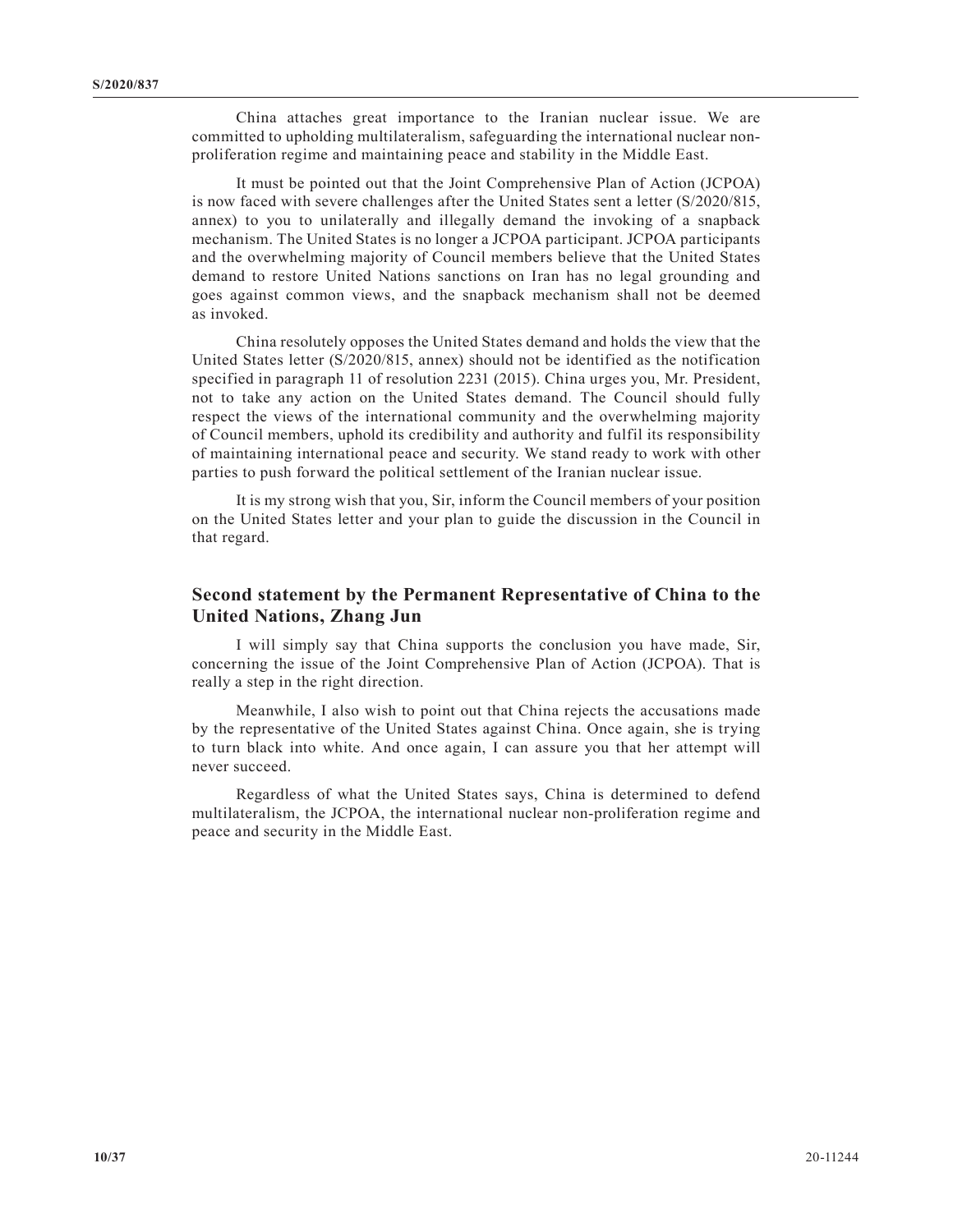#### **Annex IV**

## **Statement by the Permanent Mission of the Dominican Republic to the United Nations**

At the outset, the Dominican Republic welcomes the agreement between the United States, the United Arab Emirates and Israel to, inter alia, halt the Israeli annexation of Palestinian lands. This move could create vast opportunities to bring about peace in the Middle East through dialogue, cooperation and stability. It should open new paths for Israeli and Palestinian leaders to re-engage in meaningful negotiations.

 The Dominican Republic believes that this indeed significant diplomatic agreement needs to be a first step, perhaps a door-opener, towards a broader process that includes all Palestinian concerns, including the long-standing two-State solution, in line with United Nations resolutions.

We encourage parties to end any unilateral moves and provocative narratives in different forms that could obstruct the current peace prospects and violate mutual rights.

We invite them to engage with each other. For the sake of a common future of peace and stability, a broader dialogue, one that includes Palestinians, needs to follow this agreement.

Let us seize this opportunity. The Security Council must ensure that the Israel-Palestine situation be resolved within the framework of the internationally agreed standards.

We must convey a clear message of collective will to redirect the process towards a negotiated peace, on the basis of recognition and respect for mutual rights, including self-determination and independence. These principles need to remain at the core of any political process.

In this regard, we also recognize the importance of an intra-Palestinian reconciliation. This must be initiated to allow the necessary national consolidation to advance the legitimate aspirations of its people and ultimately lead to a process of political renewal, based on free and inclusive elections. We encourage Palestinian leaders and the international community to concentrate all their efforts on strengthening national unity and supporting the election process. The Palestinian Government is still very much in need of external support.

The humanitarian situation of the population in the West Bank remains dire. We encourage donor countries to continue to provide support with their contributions to allow the great basic needs of the Palestinian population living under occupation to be met.

The devastating public health and humanitarian implications of the coronavirus disease pandemic has had negative consequences for health, food security and the development of the country. This, coupled with widespread insecurity, the electricity crisis and the lack of opportunities for the young, is a great concern for the Dominican Republic. We therefore commend the indispensable work done on the ground by humanitarian organizations and United Nations agencies, such as the United Nations Relief and Works Agency for Palestine Refugees in the Near East, as well as the support of friendly countries, to alleviate suffering and bring about change.

Reports of daily violence developing throughout the occupied West Bank, including East Jerusalem, continue. The Dominican Republic reiterates its condemnation of any act of violence or intimidation against areas with civilians, including women and children, and the excessive use of force and condemns the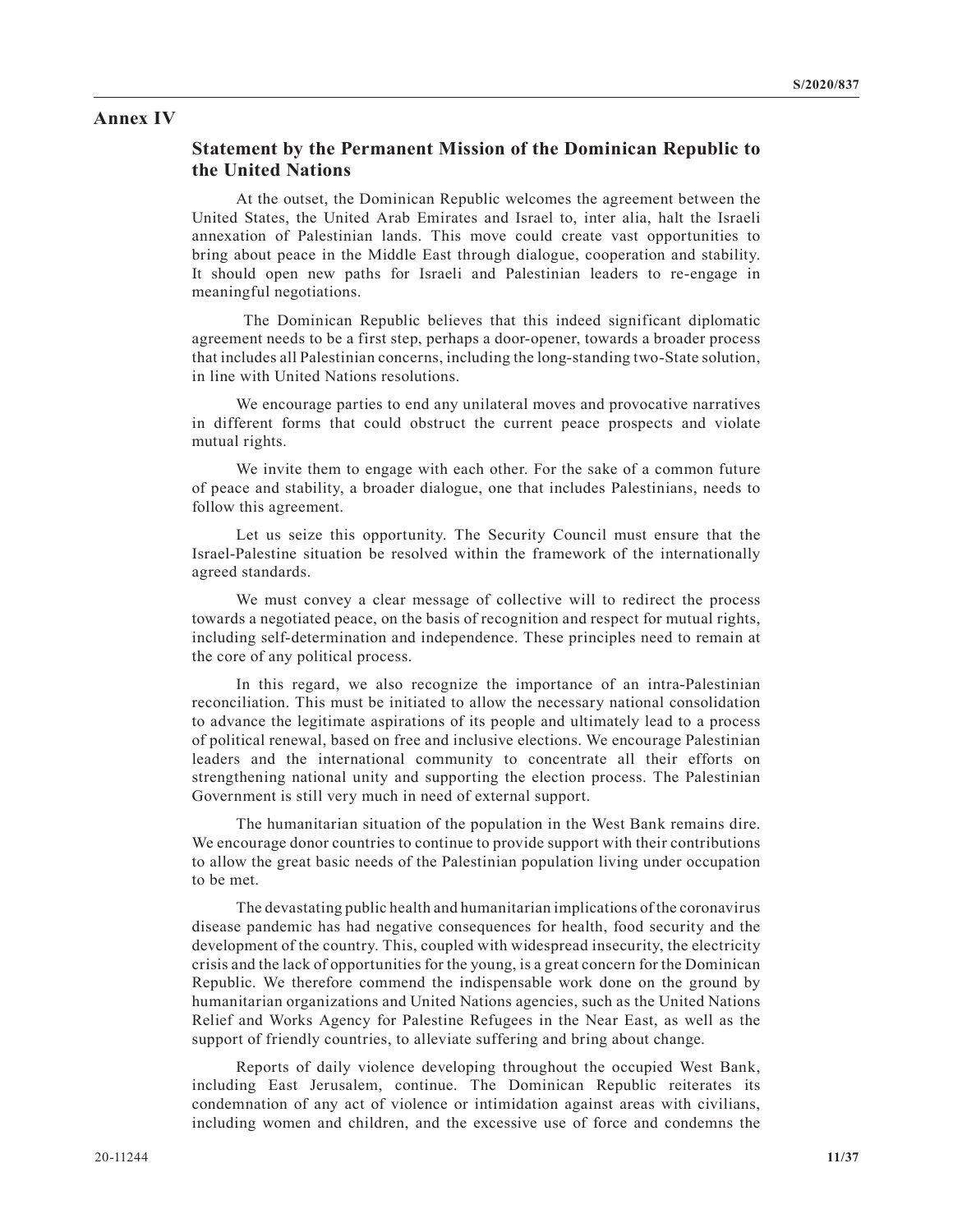indiscriminate launching of rockets and incendiary devices. There is no justification for carrying out such indiscriminate attacks, and it is imperative that every effort be made to achieve a complete and definitive de-escalation. We urge all parties to act with maximum restraint to ensure that the ceasefire is maintained and civilians are protected.

Finally, we call for strengthening the international consensus on this conflict, relying on peaceful conflict resolution, international law and multilateralism. And in recognition of the important mediation role of the United Nations, we are hopeful that together Israelis and Palestinians, with our help and support, will be able to build bridges across the vast spaces between them.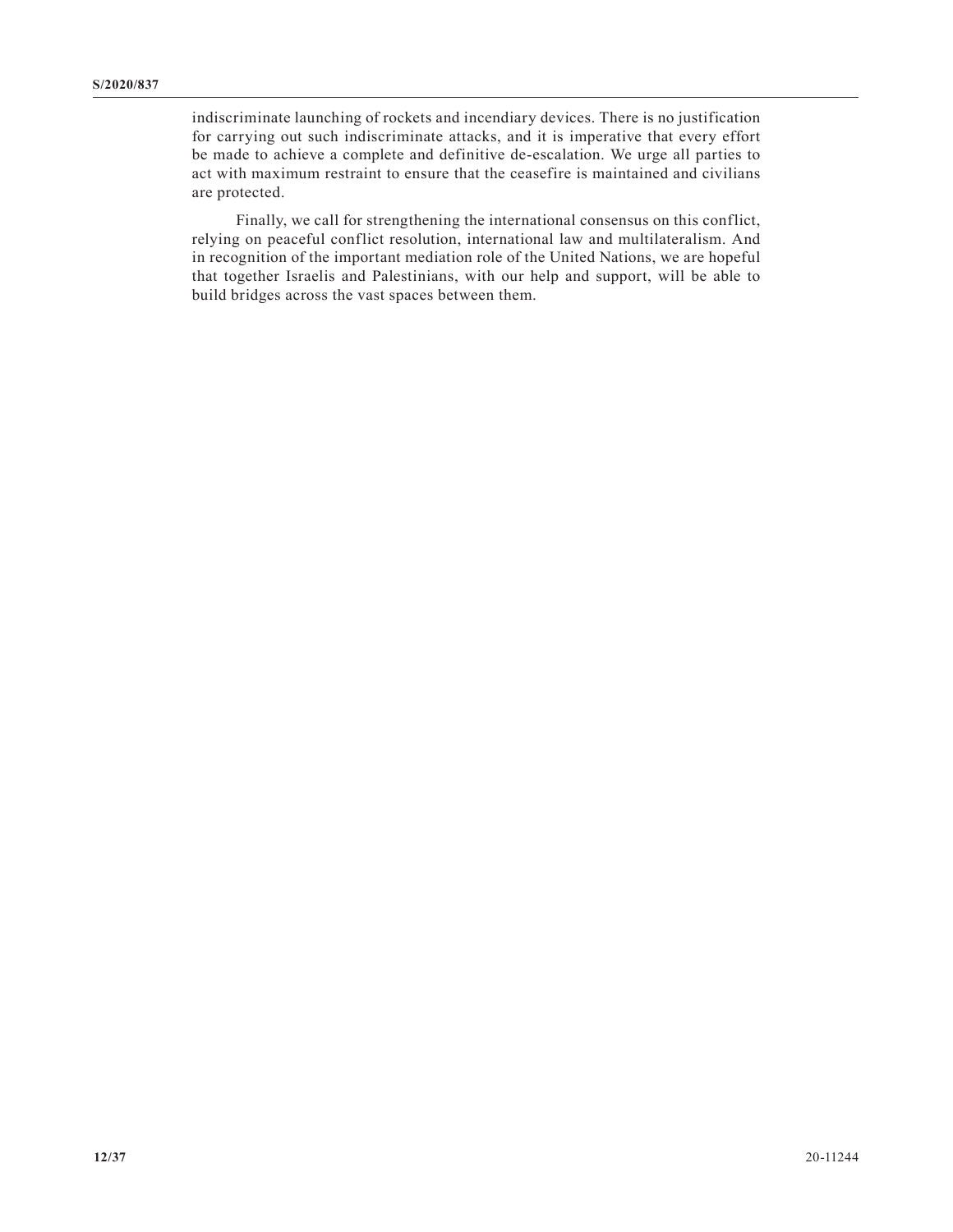#### **Annex V**

#### **Statement by the Deputy Permanent Representative of Estonia to the United Nations, Gert Auväärt**

I would like to thank Special Coordinator Mladenov for his briefing.

During the past months Estonia has repeatedly called for keeping alive the momentum towards peace between Israel and the Palestinian Authority. Hopefully, the recent announcement of the normalization of bilateral relations between Israel and the United Arab Emirates will contribute to that end. Estonia welcomes this historic announcement and the role played by the United States in this respect. We believe the normalization of relations between Israel and the United Arab Emirates will contribute as well to the stability of the whole region.

It is positive that, along with this agreement, Israel is committing to suspending plans to unilaterally annex areas of the occupied Palestinian territory. We also join the Secretary-General in his hope that this will create an opportunity for Israeli and Palestinian leaders to re-engage in meaningful negotiations.

Estonia remains committed to a negotiated two-State solution, based on internationally agreed parameters and relevant United Nations resolutions, while taking into account the legitimate aspirations of both parties and Israeli security concerns. Only direct and meaningful negotiations between the parties can resolve the final-status issues and achieve a just and lasting peace.

As the outbreak of the coronavirus disease (COVID-19) continues in Israel and the occupied Palestinian territories, a need for unity and solidarity is even more important, and we underline the continued importance of cooperation between Israeli and Palestinian authorities to tackle the pandemic.

Estonia strongly calls upon all parties to refrain from any unilateral steps that could undermine the viability of the two-State solution and increase instability in the region. This includes Israel's settlement activity in the occupied Palestinian territories, including in East Jerusalem, which is illegal under international law.

We call on the Palestinian Authority to reconsider its announcement of suspending agreements with Israel, including in the area of security. This would be especially vital in the context of COVID-19.

We are deeply worried about the gradual increase in violence between Israel and Gaza after a relatively quiet summer. We condemn the firing of rockets from Gaza towards Israel, or any other form of violence targeting civilian population. We call on both parties to exercise maximum restraint to avoid escalation of violence, as it would further undermine the prospects for a peaceful resolution to the conflict.

We encourage all Palestinian factions to work towards reconciliation, which would enable them to address common challenges and the needs and expectations of the Palestinian population and is essential in order to reach the two-State solution. We also encourage Palestinians to announce elections.

## **Second statement by the Deputy Permanent Representative of Estonia to the United Nations, Gert Auväärt**

We took note of the letter (S/2020/815, annex) sent by the United States notifying the Security Council of significant non-performance by Iran with regard to its commitments under the Joint Comprehensive Plan of Action (JCPOA). We also took note of the letters sent by other JCPOA participants who consider that the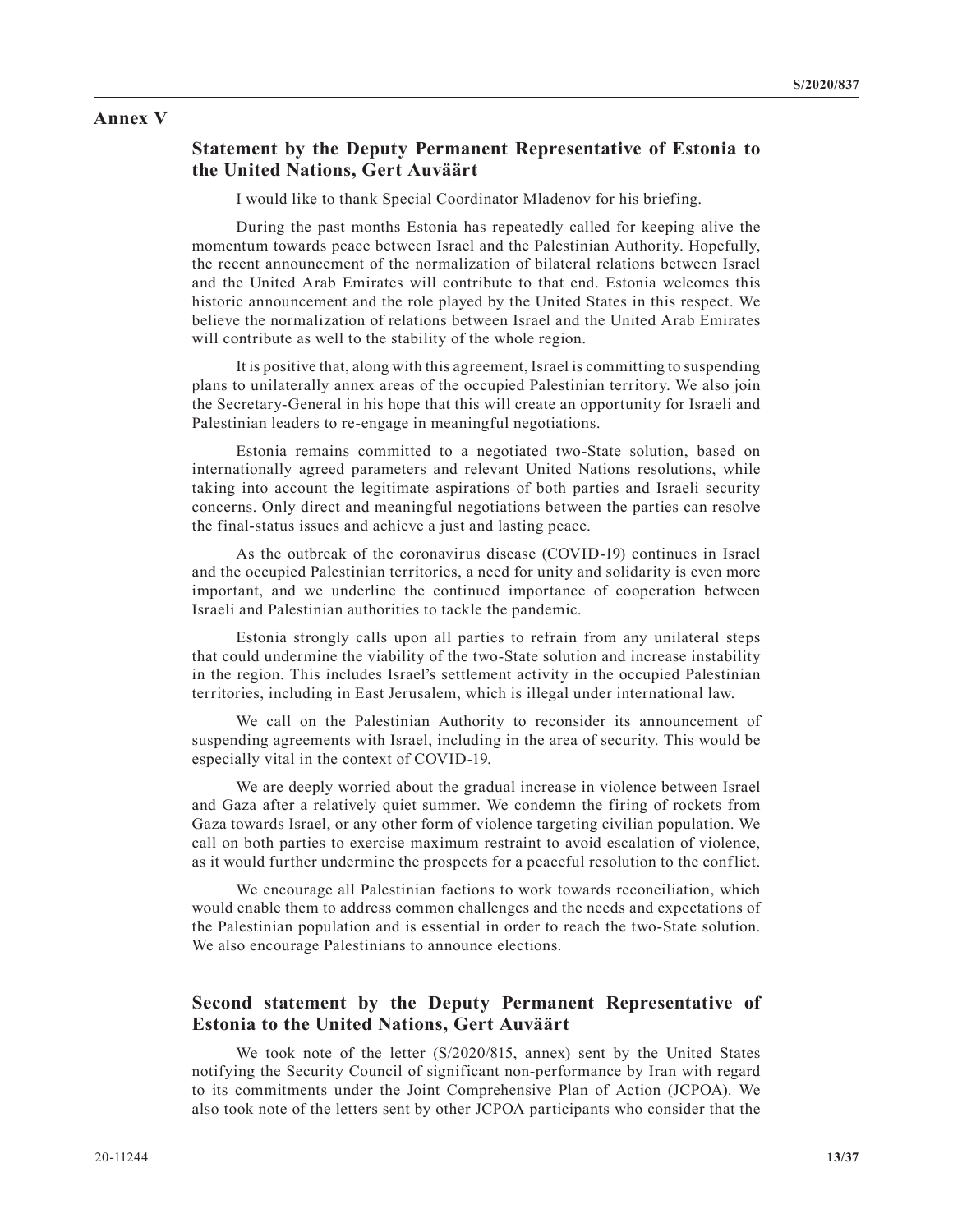United States is no longer a JCPOA participant, and therefore cannot initiate the snapback procedure.

Considering that there is no agreement among the JCPOA initial participants regarding the United States status as a JCPOA participant, we support the Security Council presidency in considering the notification as ineffective for the purposes of snapback.

However, the Security Council needs to address the concerns regarding the planned lifting of the conventional arms embargo in October 2020. We agree with the United States and with our European partners that the expiry of the arms embargo would have potentially serious consequences for the region and its security. Iran's destabilizing and malicious activities in the Middle East have been reckless and irresponsible and warrant the full attention of the Security Council. We are encouraged by the willingness of the JCPOA participants and other Security Council members to find a solution that could secure the support of the Council.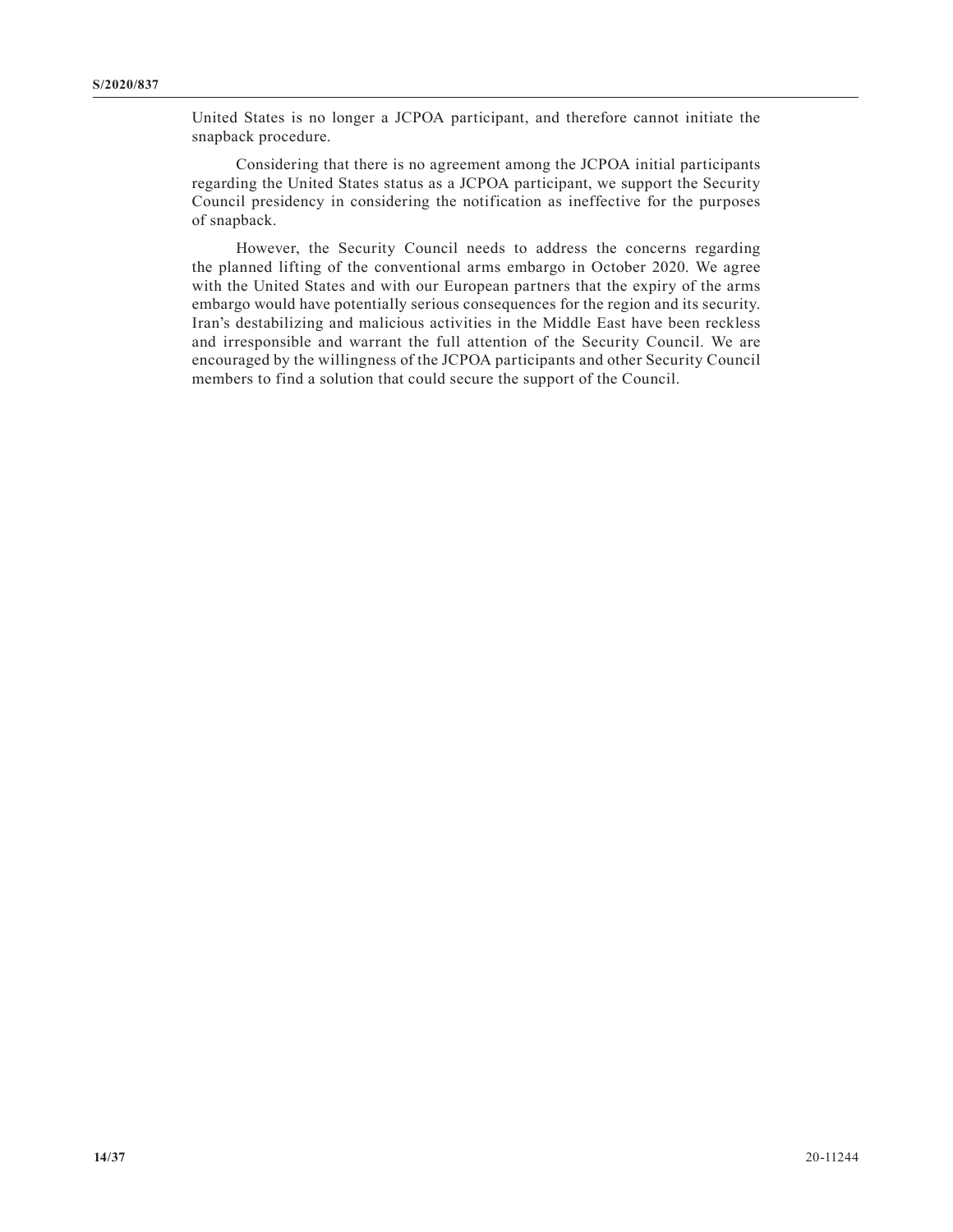#### **Annex VI**

## **Statement by the Deputy Permanent Representative of France to the United Nations, Anne Gueguen**

[Original: English and French]

I would like to thank the Special Coordinator for the Middle East Peace Process, Nickolay Mladenov, for his briefing. I would like to address four points today.

First of all, France welcomed the announcement of the normalization of relations between the United Arab Emirates and Israel, which are both its strategic partners. In a deteriorating regional context, this announcement shows that positive dynamics can be set in motion.

The decision taken in this framework by the Israeli authorities to suspend the annexation of Palestinian territories is a positive step, but it is imperative that this project be definitively and irrevocably abandoned. Indeed, this project would not only constitute a serious and flagrant violation of international law, but it would also be an irreversible blow to the peace process and the two-State solution.

In this regard, the continuation of settlement remains a major concern for France. The same is true of the demolition of homes and structures, as well as settler violence against Palestinians in Area C and East Jerusalem, as documented in a recent report by the United Nations Office for the Coordination of Humanitarian Affairs.

Secondly, I would like to reiterate France's call for the resumption of credible and ambitious negotiations between Israelis and Palestinians as the only method to achieve a just and lasting settlement of the conflict in accordance with international law, the resolutions of the Council and the agreed parameters. These parameters are known: two States living in peace and security, along secure and recognized borders, with Jerusalem as the capital of both States. This is not a mantra; it is the only horizon that will allow us to build a lasting and just peace by responding to the legitimate aspirations of the two peoples. While only the parties will be able to conclude such a peace, France stands ready to contribute to it alongside its European, Arab and international partners.

Thirdly, I would like to express France's concern over the renewed tensions between Gaza and Israel in recent weeks. This violence must stop before a new cycle of deadly violence begins. France calls for continued efforts to avoid any escalation, the primary victims of which would be the Israeli and Palestinian civilian populations. Beyond this critical security situation, it is absolutely crucial to respond to the humanitarian crisis, which can be addressed only through the lifting of the blockade on Gaza, accompanied by credible security guarantees for Israel. At the same time, progress is indispensable in intra-Palestinian reconciliation. This process requires the holding of national elections.

Fourthly, I want to say how disturbing we find the increase in the number of people affected by the coronavirus disease (COVID-19) pandemic in the West Bank, including East Jerusalem. The pandemic also is having considerable economic consequences for the region. The strengthening of cooperation among all actors the Palestinian Authority and Israel, United Nations agencies, non-governmental organizations and others — is imperative. In that regard, we call on the parties to implement such cooperation and ensure the delivery of humanitarian assistance in accordance with their respective obligations.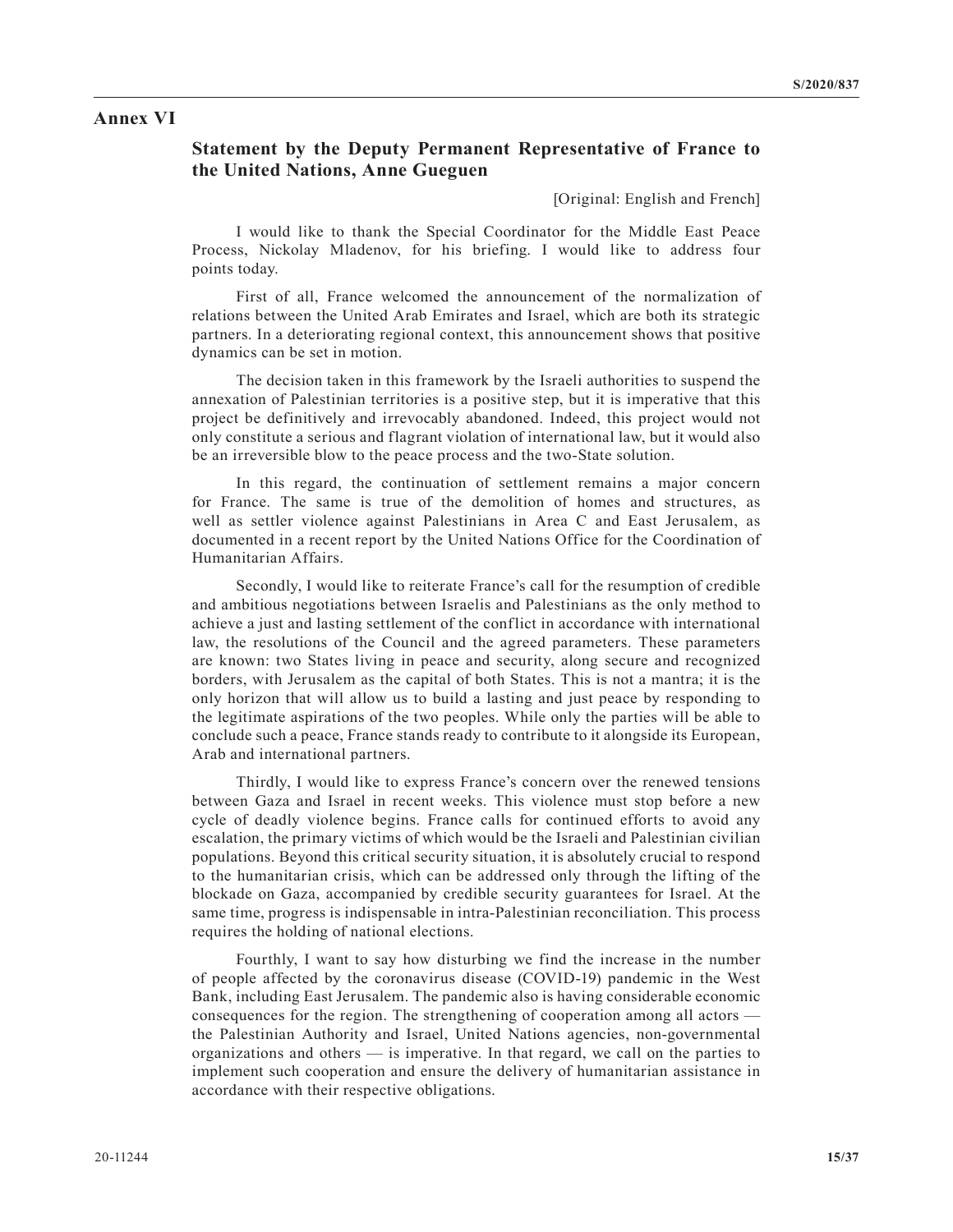France is taking part in the solidarity effort called for by the United Nations and the Palestinian Authority, in particular through the action of the Agence Française de Développement and our contributions to the Global Humanitarian Response Plan for COVID-19.

I also recall the importance of the work of the United Nations Relief and Works Agency for Palestine Refugees in the Near East in the service of Palestinian refugees, which enjoys France's unfailing support, as evidenced by our latest contribution of €20 million.

# **Second statement by the Deputy Permanent Representative of France to the United Nations, Anne Gueguen**

#### [Original: English and French]

On the topic you just mentioned, Mr. President, and the question posed by the Russian Ambassador regarding the letter (S/2020/815, annex) sent by the United States on 20 August on resolution 2231 (2015), I would like to recall the view expressed very clearly by the three European members of the Security Council (E-3) in our letter circulated the same day:

"The United States is not a Joint Comprehensive Plan of Action (JCPOA) participant State under resolution 2231 (2015) anymore, and therefore [we] do not consider that the United States notification is effective".

To be more precise,

"the purported notification under operative paragraph 11 of resolution 2231 (2015) is incapable of having legal effect and so cannot bring into effect the procedure foreseen under operative paragraph 11",

that is, the snapback procedure.

We took note of the converging views expressed clearly by 13 of the 15 members of the Security Council on that matter. As a consequence, we firmly believe that no further steps can take place within the Security Council.

Let me also recall that as committed JCPOA participants, we, the E3, believe that we should continue to address the current issues arising from systematic Iranian non-compliance with its JCPOA commitments through continued dialogue among all remaining JCPOA participants, foremost within the Joint Commission and in the framework of discussions being engaged in under the Dispute Resolution Mechanism. We welcome the fact that the Joint Commission will convene in Vienna on 1 September and enable us to directly address these issues.

At the same time, we have serious concerns about the implications for regional security of the scheduled expiry of the United Nations conventional arms embargo, which were also raised by several countries from the region and other Security Council members. The E-3 are willing to pursue work with Council members and JCPOA participants to seek a realistic path forward that could secure the support of the Council. As a reminder, France abstained in the voting on the United States draft resolution (S/2020/797) on 14 August because it did not constitute an appropriate response to the challenges posed by the expiration of the embargo. The draft resolution could not gather enough support and was therefore not likely to advance security and stability in the region.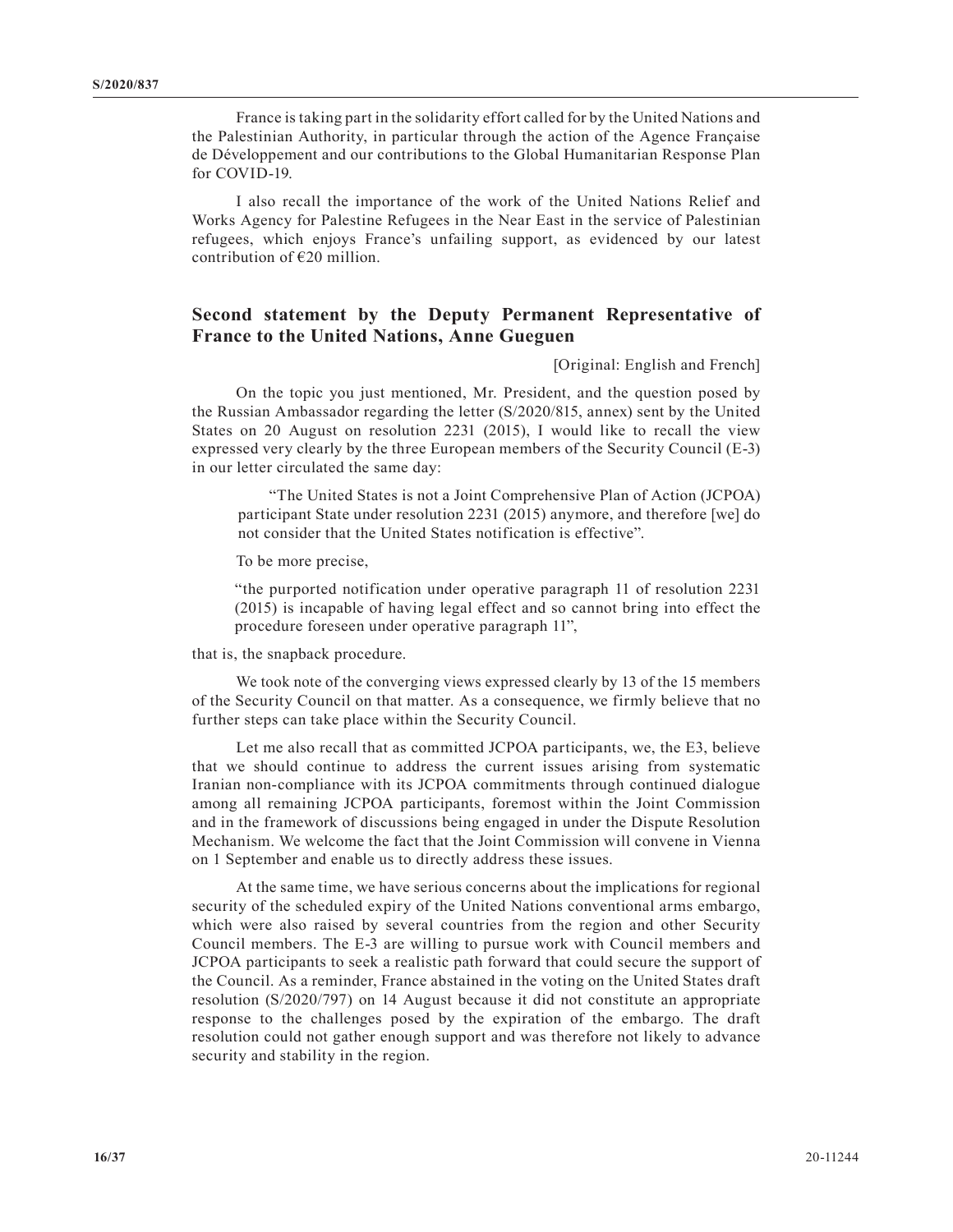#### **Annex VII**

#### **Statement by the Deputy Permanent Representative of Germany to the United Nations, Günter Sautter**

I wish to thank Nickolay Mladenov very much for his briefing and excellent work. I would like to make several points.

The first one is on the normalization agreement between Israel and the United Arab Emirates. Israel and the United Arab Emirates have come to a truly historic decision by agreeing to normalize their relations. This is truly good news, as it is an important step towards peace in the region. We trust that annexation plans are truly and indefinitely suspended and that this will also include restraint with regard to ongoing settlement expansion or plans to build new settlements.

We see with great concern the demolition of Palestinian homes in East Jerusalem. This is particularly worrisome against the backdrop of the coronavirus disease (COVID-19) pandemic. Confidence-building steps are needed instead. We believe that a halt to demolition of residential structures in Area C of the West Bank and in East Jerusalem, as well as approving the construction of housing units for the Palestinian population in Area C, would send an encouraging signal in these times of hardship.

We support Israel´s effort to expand regional cooperation and advance normalization with other Gulf States.

My second remark is on the agenda to revive the peace process. We should now use the momentum and the positive dynamics to revive the Middle East peace process and to restore a meaningful dialogue between Israelis and Palestinians. We want to bring them back on a path towards a negotiated, peaceful settlement. Again, with annexation being off the table, we encourage the Palestinian side to re-engage and present its proposals in greater depth.

Germany remains convinced that a negotiated two-State solution based on international law, the relevant United Nations resolutions and the internationally agreed parameters is the only viable solution to the Israeli-Palestinian conflict. We keep repeating this message because it reflects our strong conviction and firm commitment to the rules-based international order, to the security of Israel as a Jewish and democratic State and to the right of the Palestinian people to selfdetermination and statehood.

I would like to propose four elements on how we can work together to seize the momentum and revive the peace process.

First, we need to find ways to resume direct negotiations between the parties. We continue to believe that reactivating the Middle East Quartet would be the best option to discuss the way forward. We reiterate our full support for the efforts of Special Coordinator Mladenov in that regard. Together with our European and Arab partners in the so-called Munich format, we stand ready to assist and offer our support in facilitating a path back to dialogue.

Secondly, we call on Israel to end the expansion of settlements. Israeli settlement activities in the occupied Palestinian territories are illegal under international law. They severely undermine the prospects for a two-State solution by eroding the possibility of establishing a contiguous, independent and sovereign Palestinian State.

Thirdly, we call on both sides to fully implement resolution 2334 (2016) with regard to settlement activities as well as all acts of violence against civilians, including acts of terrorism, incitement and inflammatory rhetoric. In that context,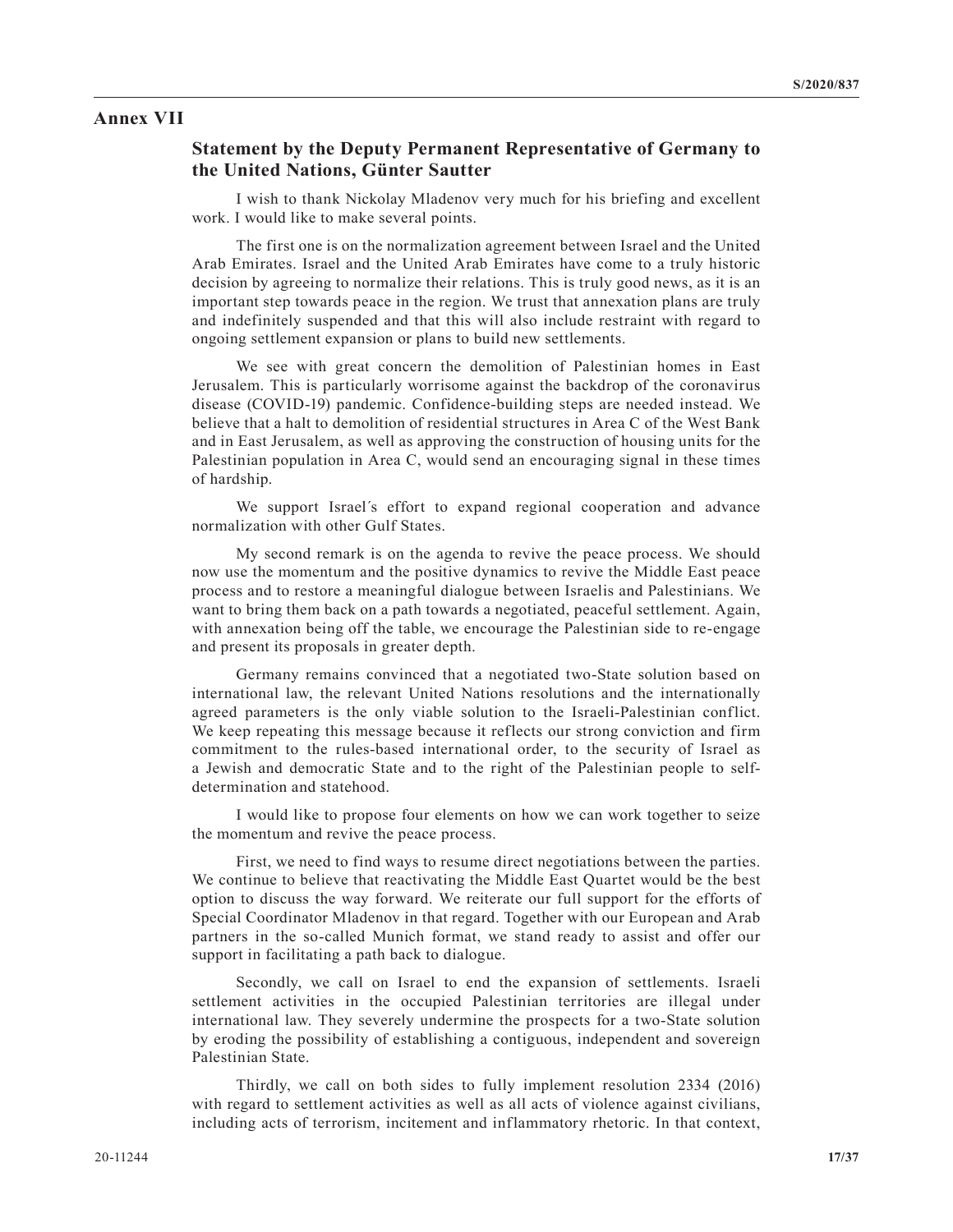we reiterate Germany's condemnation of all attacks and threats against Israel by Hamas and other terrorist groups, such as the recent rocket attacks and attacks via incendiary balloons.

Fourthly, we must keep stressing that intra-Palestinian reconciliation also remains key for achieving a negotiated two-State solution. Gaza and the occupied West Bank must be reunited under a single Government, the democratic legitimacy of Palestinian institutions must be renewed and governance and responsiveness to the needs of the Palestinian population must be strengthened.

Allow me a remark on COVID-19 in Israel and the occupied Palestinian territories. We are concerned about the state of the COVID-19 pandemic in Israel and the occupied Palestinian territories. We are convinced that now in particular, at this time of crisis, we need greater willingness to cooperate on both sides. We call on both parties to resume their coordination and cooperation in the fight against COVID-19. We commend the United Nations and its agencies, in particular the United Nations Relief and Works Agency for Palestine Refugees in the Near East, for their efforts to respond to the humanitarian implications of the COVID-19 pandemic in the occupied Palestinian territories.

I would like to say a word on the latest tensions in Gaza. We are concerned about the latest tensions in Gaza/southern Israel, and we welcome the mediation efforts by Egypt and the United Nations. It goes without saying that we condemn the attacks against Israeli civilians from Gaza. At the same time, the humanitarian situation in Gaza needs to be urgently improved. What we need now is prudence from all parties and willingness to de-escalate.

## **Second statement by the Deputy Permanent Representative of Germany to the United Nations, Günter Sautter**

I wish to thank you very much, Mr. President, for giving us the opportunity to exchange views on this important matter. I fully subscribe to the remarks that Anne Gueguen just made on behalf of the French Republic.

We fully support the President's view that the purported United States notification is, in legal terms, null and void. As the three European members of the Security Council (E-3), we explained our position in a letter to the President of the Security Council (S/2020/839): the United States is no longer a Joint Comprehensive Plan of Action (JCPOA) participant, and therefore cannot activate the snapback mechanism. The status of the United States within operative paragraph 10 of resolution 2231 (2015) changed when the United States ceased to be a JCPOA participant in 2018.

Accordingly, the E-3 firmly believes that the purported notification under operative paragraph 11 of resolution 2231 (2015) is incapable of having legal effect, and so cannot bring into effect the procedure foreseen under operative paragraph 11. It flows from this that any decisions and actions that would be taken based on this procedure or on its possible outcome would also be devoid of any legal effect.

Let me add that we are firmly convinced that protecting the JCPOA is of crucial importance. The nuclear deal with Iran is not perfect, but it continues to be the international community's best tool to prevent a nuclear arms race in the Middle East. That is why we defend this agreement, and that is why we continue to demand that Iran return to full compliance with this agreement.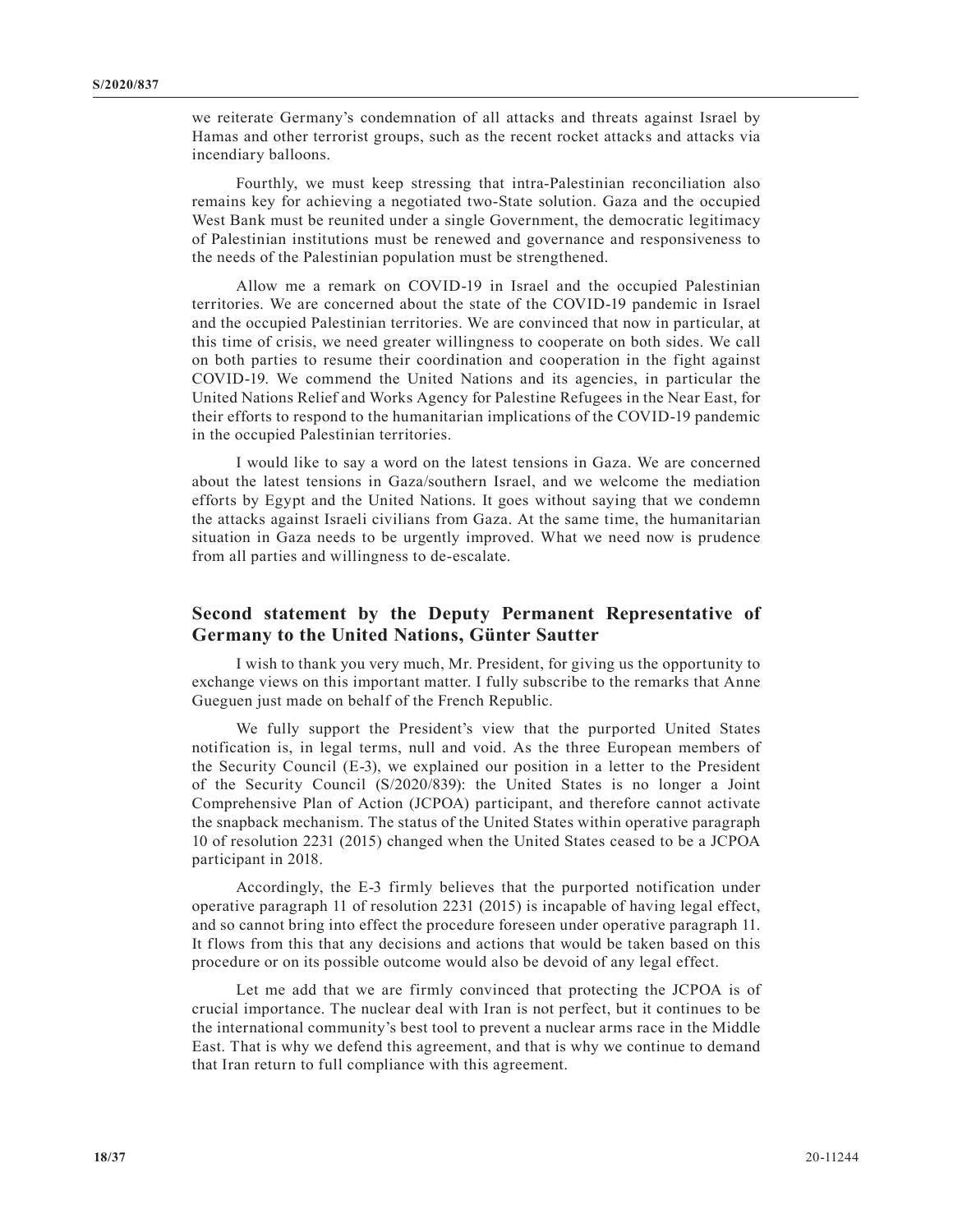#### **Annex VIII**

# **Statement by the Permanent Representative of Indonesia to the United Nations, Dian Triansyah Djani**

Let me start by conveying my appreciation to Mr. Mladenov, Special Coordinator for the Middle East Process, for his insightful briefing.

As the Security Council, we have regularly met to discuss the situation in Palestine. But for Indonesia, Palestine is never just a regular meeting. The constant suffering and pain of Palestinians, caused by decades of illegal occupation, displacement, violence, conflict and blockades, are not things that one can treat as a regular matter. It is our solemn duty to find a solution and ensure that Palestinians achieve their inalienable right to self-determination, national independence and sovereignty, and the right of return.

On that note, let me share my views on three key points.

First, concerning the status of the annexation plan, Indonesia expresses its concern about the statement made by Israel, as, instead of abandoning the annexation plan, it has merely suspended it. We need to be clear that any form of annexation — today or tomorrow — remains illegal. It is against international law and various United Nations resolutions, and a direct challenge to the Council and to the international order.

That suspension does not address the root causes of the conflict. We need to remind ourselves that the creeping annexation and illegal occupation were going on long before Israel decided to formally annex the West Bank.

Through its resolution 2334 (2016), the Council underlined, inter alia, that it will not recognize any changes to the 4 June 1967 lines, including with regard to Jerusalem, other than those agreed by the parties through negotiations. As such, we need to continue to reject the plan of annexation.

I should like to remind the Security Council that voices firmly expressing concern and rejection of annexation have been heard from various corners of the world, including national parliaments, civil society and The Elders.

Secondly, on the human aspects of the conflict, let me say that, beyond the politics, the conflict has a profound effect on the people on the ground. Decades of illegal occupation, expanding settlements and an increase in demolitions and displacement have resulted in a severe deterioration in the living conditions of millions of Palestinians, especially women and children. In an informal briefing by Palestinian children, we directly heard of their fears and sorrows in their daily efforts to pursue education and lead a normal life.

The drastic increase in the number of confirmed cases of the coronavirus disease in the occupied Palestinian territory over the past two months adds a significant burden to the already severe conditions facing Palestinians in their quest to meet their basic needs.

We need to strengthen our commitment in ensuring the needed humanitarian support, particularly through the United Nations Relief and Works Agency for Palestine Refugees in the Near East, which continues to strive to fulfil the basic needs of Palestinians, including by providing schools and health care.

Thirdly, we must ensure a comprehensive solution. The suspension of the Israeli annexation plan is merely a stop-gap response. What we need and what the Palestinians really need is a comprehensive solution that is just and sustainable.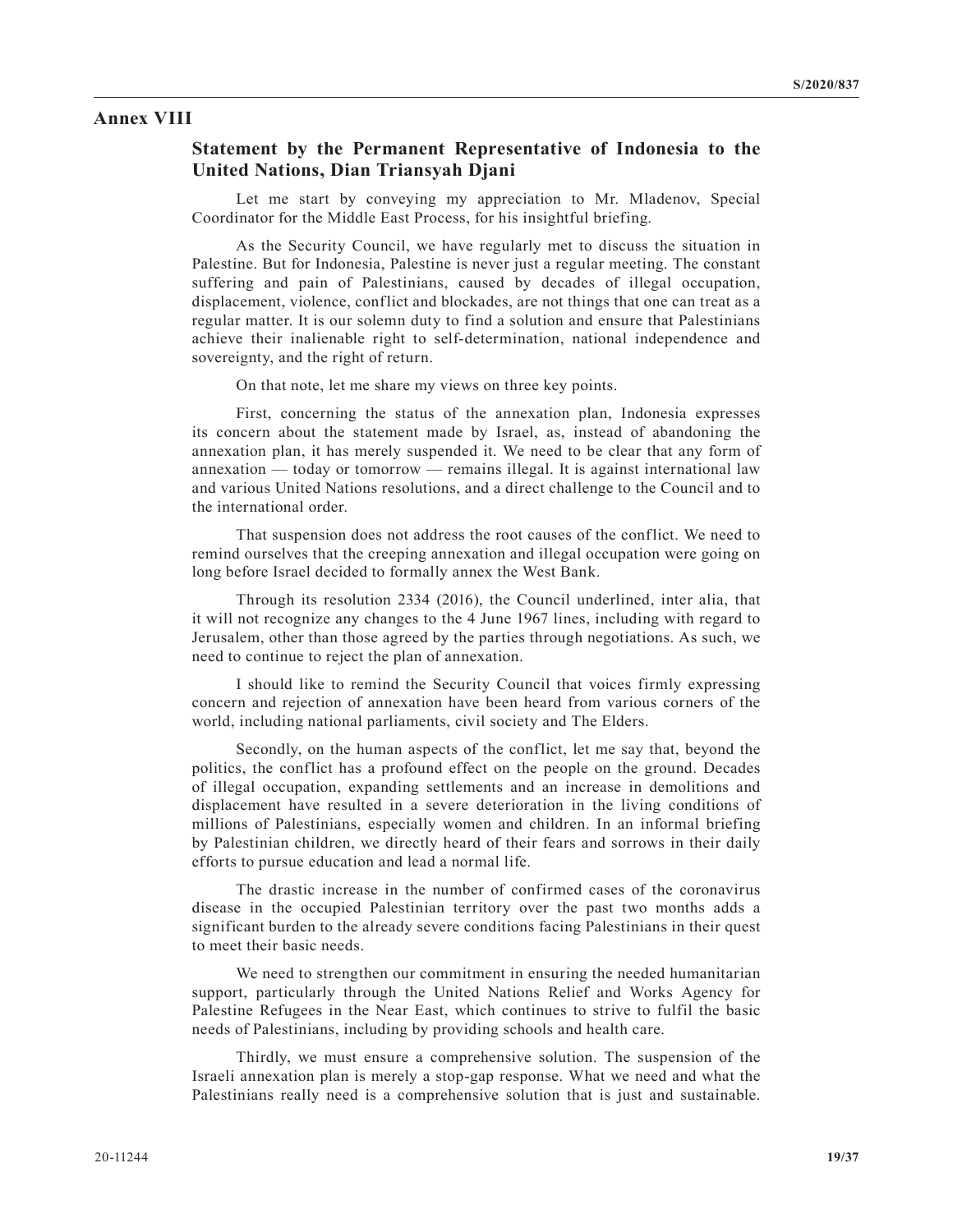Without addressing the root causes, we only prolong the suffering of millions of Palestinians, including refugees.

Indonesia therefore urges the relevant parties to commit to a credible multilateral peace process based on internationally agreed parameters, including the two-State solution, to find a fair and sustainable solution to the Israeli-Palestinian conflict.

It is Indonesia's principled position that the settlement of the Palestinian question must be based on and fully respect all relevant United Nations resolutions and internationally agreed parameters. All efforts and initiatives should seek to ensure Palestinian rights and implement a two-State solution. We need to remain committed and stand united in our efforts against all illegal acts of the Israeli Government in order to end the occupation and the conflict in the Middle East.

I would like to say a few words about the President's response to questions posed by some delegations. With regard to the Russian Federation's question, as well as others, after having consulted with members and receiving letters from many member countries, it is clear to me that one member has a particular position on the issue, while a significant number of members have differing views. In my view, there is no consensus in the Council and the President is therefore not in the position to take further action.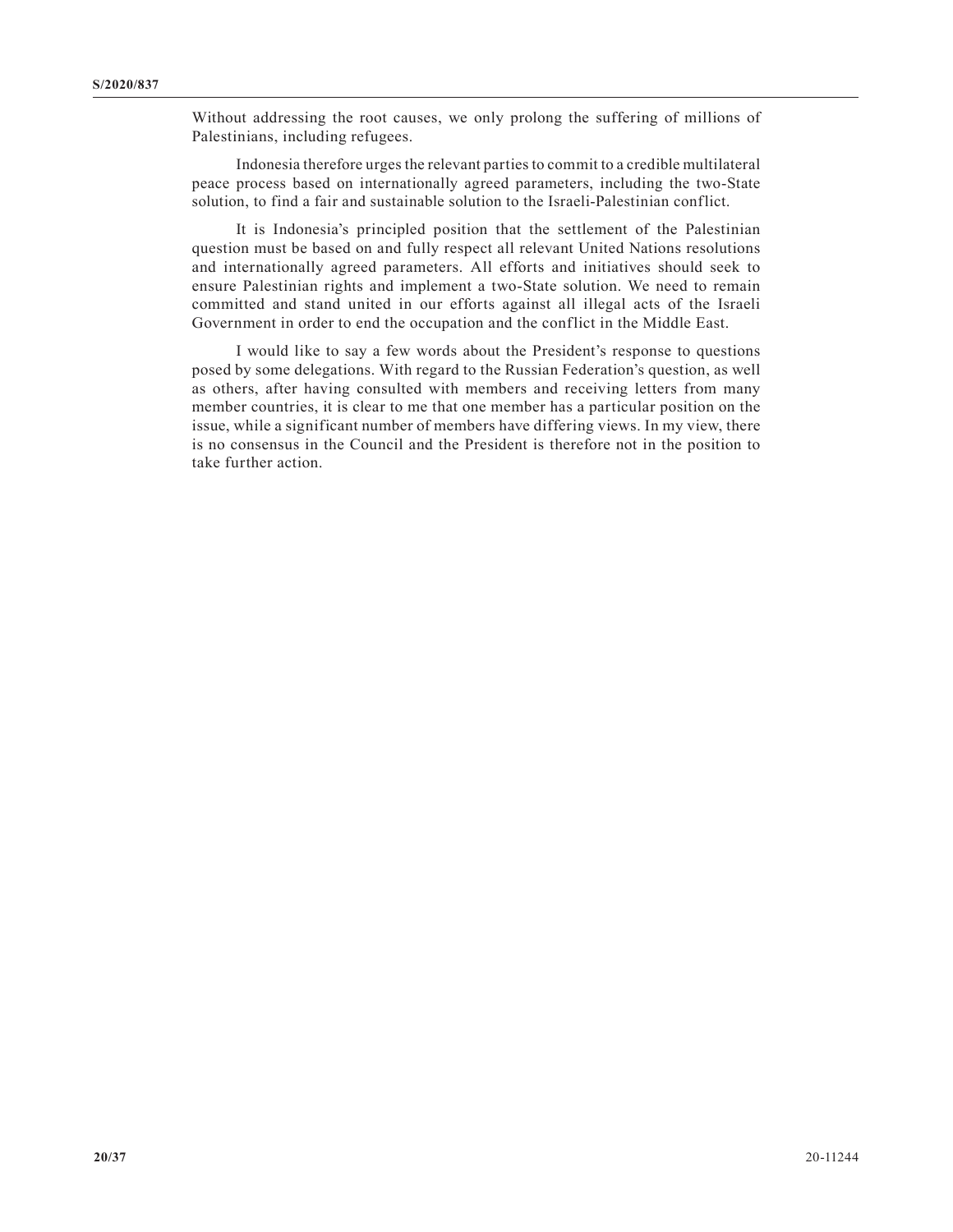## **Annex IX**

#### **Statement of the Permanent Representative of the Niger to the United Nations, Abdou Abarry**

At the outset, I would like to thank Mr. Nickolay Mladenov for his detailed presentation describing the situation in the Middle East.

The Niger has followed with great interest the latest developments in the region, including the declaration of 13 August, which announced the resumption of relations between the United Arab Emirates and Israel. The agreement between the two countries promises, among other things, the establishment of diplomatic relations, the resumption of air links, the intensification of trade, cooperation in the military and health fields, as well as Israel's suspension of its project of annexation of territories in the West Bank.

If a rapprochement between Israel and the Arab countries contributes to easing tension and helps peace prevail, it will undoubtedly be welcomed with great enthusiasm as a long-awaited sign of hope for the Middle East.

In the past decade, we have witnessed a great many announcements described as historic and strategic turning points without the expected positive effects. From Palestine to Syria, from Iraq to Afghanistan and Yemen, many countries and peoples are still facing the torments of violence, desolation and despair. That observation should challenge us and encourage us to support every sign of hope on the road to peace, at the altar of which so many innocent lives have been sacrificed and in pursuit of which many initiatives have failed.

In the absence of Israel's official abandonment of its plan to annex the territories in the West Bank, the prospect of relaunching peace talks in the Israeli-Palestinian conflict will unfortunately remain an illusion.

My country remains convinced that in order to achieve peace, which we have been seeking for nearly 70 years in the Middle East, the Palestinian cause cannot be circumvented. It stands out as a haunting reminder of the right of peoples to self-determination.

The Palestinian question remains a priority that cannot be subject to an agreement between Israel and another third State. A sustainable treatment of this question necessarily requires talks between Israel and Palestine based on just and unanimously accepted terms, that is to say a two-State solution for Israel and Palestine, living side by side in peace and security, in strict compliance with the 1967 borders. Now more than ever, it is time for us to give hope to this people, so long exposed to the torments of instability and violence.

The restraint shown by the Israeli authorities in not carrying out the threat of annexation, as well as the readiness expressed by the Palestinians to resume negotiations with Israel, are the signs of a new positive political momentum that the Security Council, the Middle East Quartet and the international community must do everything possible to maintain with a view to restarting Israeli-Palestinian peace talks and, thus, giving peace a chance. In that regard, we support the Secretary-General's proposal of the creation of a platform among the countries of the region that will enable them, through peaceful means, to resolve any problems that may arise between them.

In conclusion, my delegation would like to express its great concern about the increase in the number of cases of coronavirus disease infections in Israel and the Palestinian territories. While two months ago the exemplary cooperation between the two authorities made it possible to manage the crisis effectively, today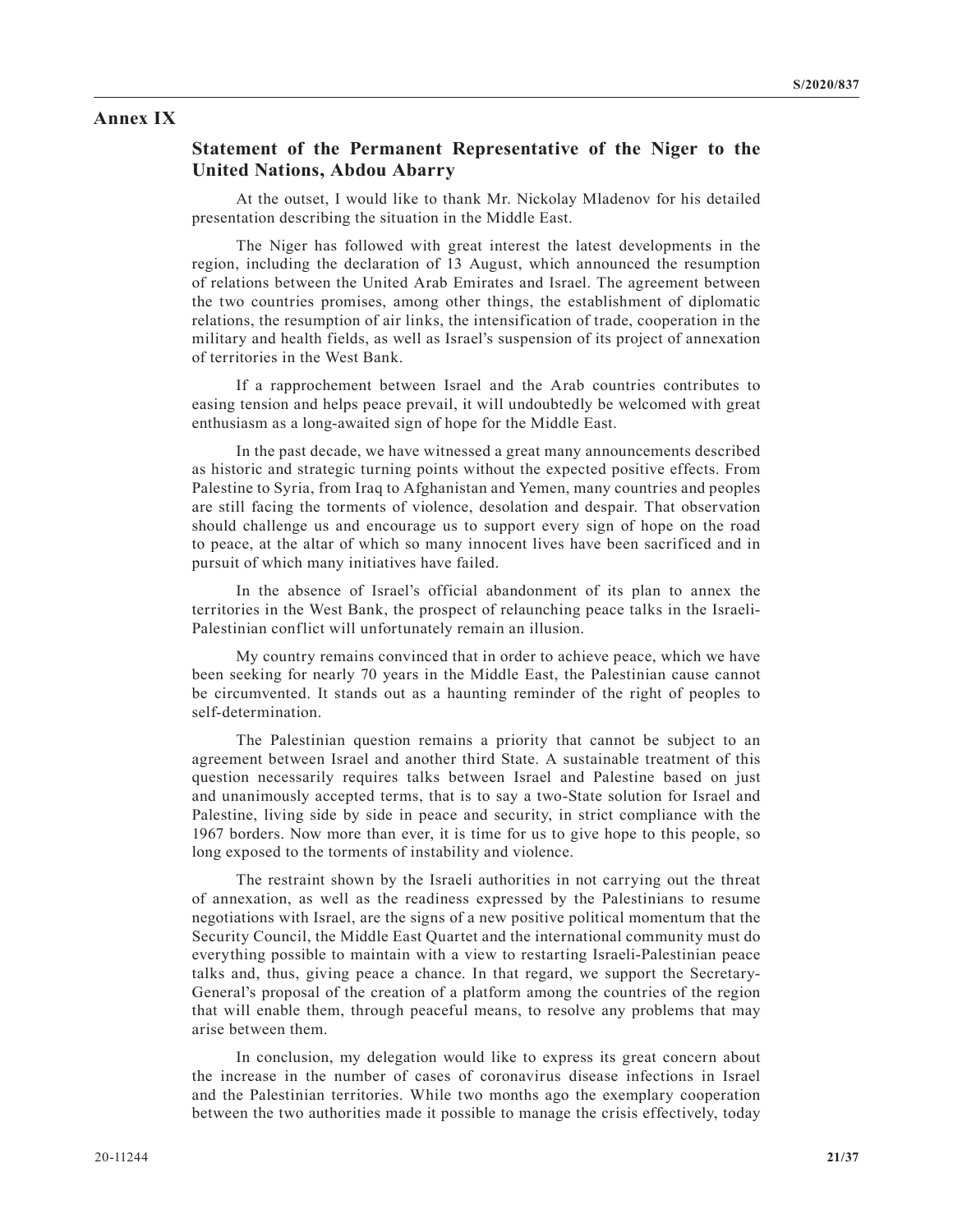an exacerbation of the pandemic could be particularly disastrous on both sides. It will certainly be more so in the occupied Palestinian territories, especially in Gaza, where several factors, such as poverty, food insecurity, overpopulation, and the precariousness of the health system, accentuated by an unacceptable embargo, contribute to making the population even more vulnerable.

In order to resolve this particularly worrisome situation, it is urgent that Israel, the occupying Power, take the effective measures required by international humanitarian law to ensure the well-being of the population in territories under its control. The international community must also support the efforts of the United Nations Relief and Works Agency for Palestine Refugees in the Near East on the ground, because millions of needy people depend on its action.

The Niger salutes the tireless efforts of Nickolay Mladenov and reaffirms its full commitment to supporting the efforts of the international community for a rapid settlement of the Israeli-Palestinian conflict, which has a definite impact on peace, stability and security in the entire Middle East.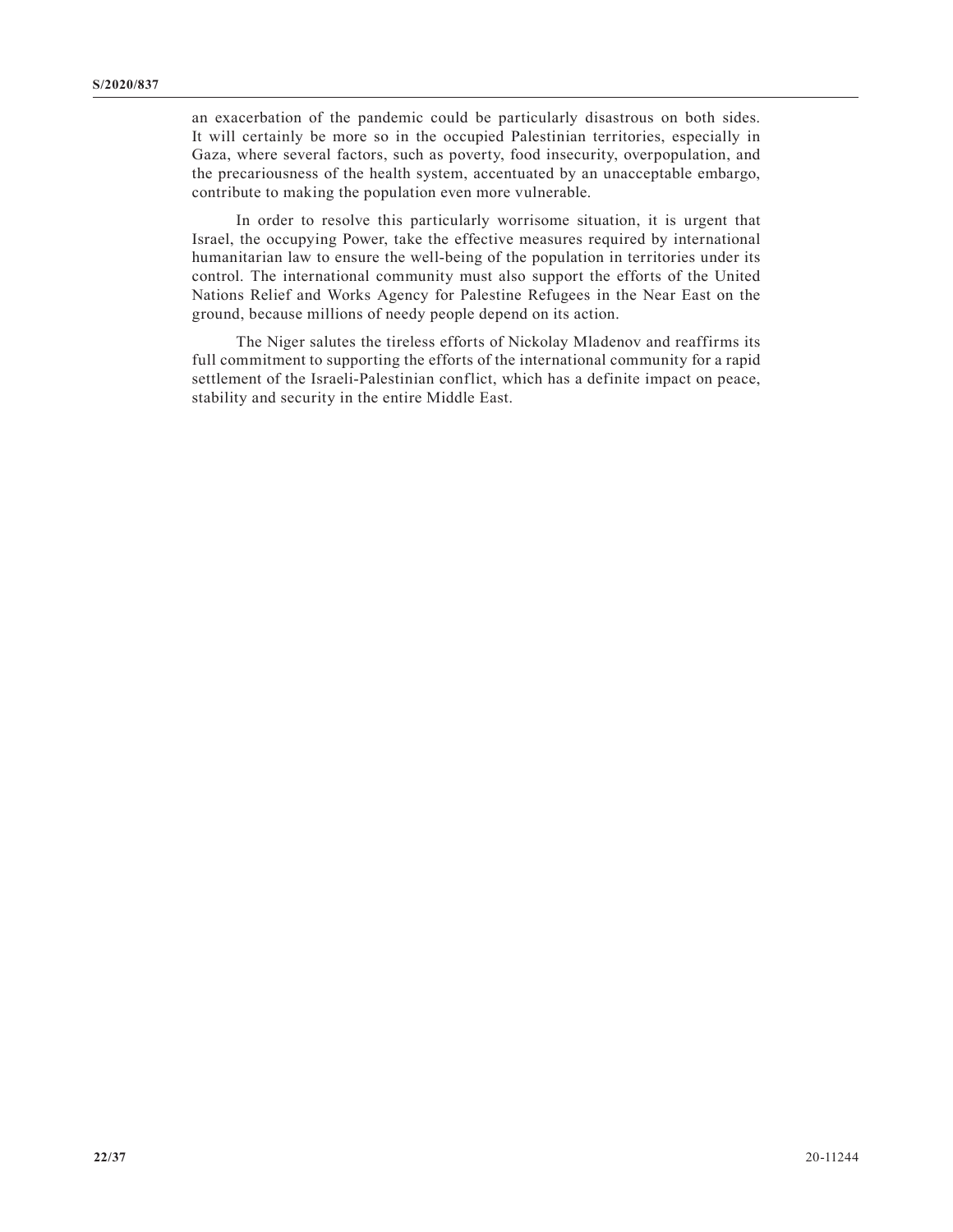#### **Annex X**

## **Statement by the Permanent Representative of the Russian Federation to the United Nations, Vassily Nebenzia**

We thank Special Coordinator Nickolay Mladenov for his briefing.

The Palestinian problem has a regional dimension, as reflected in the Arab Peace Initiative endorsed by the world community. Without its settlement, as history proves, it is impossible to establish peace in the region. A settlement that is acceptable to both sides — Palestinians and Israelis — is the only guarantee of a lasting peace.

At all stages of work on the Middle East peace process, Russia, as a permanent member of the Security Council and a member of the international Middle East Quartet of mediators, has always proceeded from the need to achieve a comprehensive settlement on the basis of the internationally recognized legal framework approved by the United Nations. It includes United Nations resolutions, the Arab Peace Initiative and the fundamental principle of a two-State solution. This basis provides for the creation of an independent, sovereign and territorially contiguous Palestinian State within 1967 borders, with its capital in East Jerusalem, which would live in peace with Israel. Russia will adhere to those principles.

The entire range of final-status issues should be resolved in direct negotiations between the Palestinians and the Israelis. Those negotiations should be launched as soon as possible. We call on our partners in the Quartet — the United Nations, the European Union and the United States — to intensify cooperation to assist the parties. We are ready for dialogue with key regional players. In addition, Russia is actively engaged with various Palestinian representatives in order to overcome their differences, and is helping our Egyptian friends in that regard.

We reaffirm the call to abstain from provocative moves and unilateral steps. International cooperation and joint action must accompany the advancement of the Middle East peace process.

In that regard, we took note of the trilateral statement of the leaders of the United States, Israel and the United Arab Emirates. In accordance with that document, Israel will suspend the annexation of the occupied West Bank of the Jordan River. We consider that important since such plans were a key obstacle to the resumption of Palestinian-Israeli negotiations. Annexation would destroy the prospects for a viable, independent and territorially contiguous Palestinian State. The aforementioned trilateral statement also confirms that the parties will continue their efforts to achieve a just and sustainable settlement of the Palestinian-Israeli conflict.

In that regard, we would like to recall that despite the existence of unilateral initiatives, the basis of such a settlement should remain the internationally recognized parameters. We emphasize that unilateral actions, including plans for annexation, which undermine the legal basis for a settlement, should be abandoned.

Looking at the situation on the ground, we call on all parties to refrain from violence, including threats of rocket launches on Israeli territory, and on Israel to stop its settlement activity, the demolition of Palestinian property and evictions. We are concerned with the recent escalation around Gaza. The coronavirus exacerbated the problems of the local population. We call on the parties concerned to cooperate and fight the pandemic together. We share the concerns voiced about the humanitarian situation in the Gaza Strip.

We are also concerned about the increased workload of the United Nations Relief and Works Agency for Palestine Refugees in the Near East (UNRWA), as well as the need for additional funding for the Agency to respond to new challenges,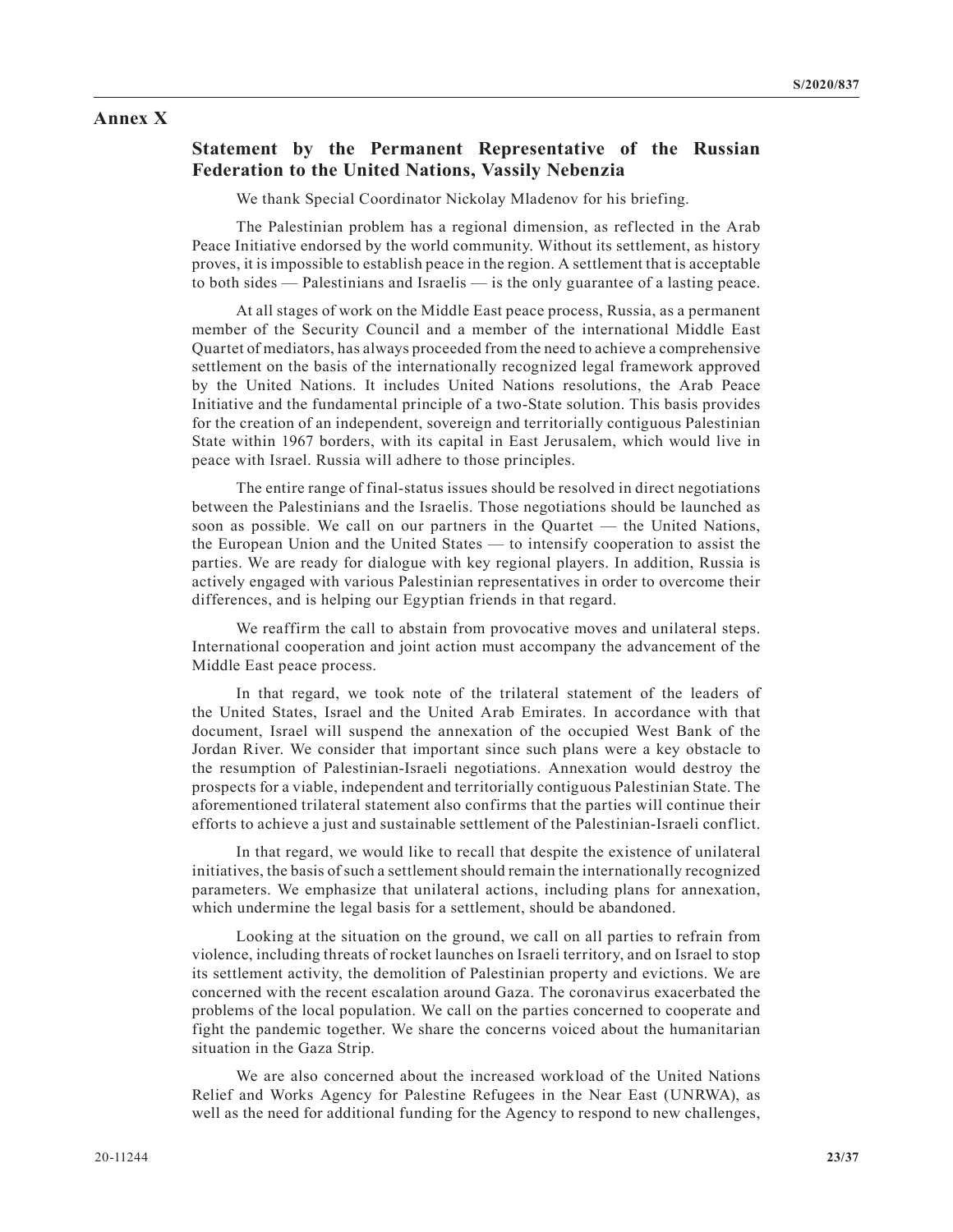including in countries hosting Palestinian refugees, primarily in Lebanon, Jordan and Syria. We call on the international community to respond and to support UNRWA.

In conclusion, we would like to raise another important issue directly related to the situation in the Middle East that has clear implications for regional and international peace and security.

We all know that our United States colleagues, on 20 August, handed to the President of the Council a letter (S/2020/815) with a claim that Iran's actions allegedly trigger a snapback process, as foreseen in paragraph 11 of resolution 2231 (2015). Almost all Council members responded immediately with a letter to the President. As far as we can tell, an overwhelming majority of member States explicitly stated in those letters that the letter from the United States cannot be considered as a notification under paragraph 11 of resolution 2231 (2015), nor does it trigger the snapback procedure, since the United States has ceased its participation in the Joint Comprehensive Plan of Action. The United States is the only member of the Council that thinks otherwise.

We would therefore like to ask you a question, Mr. President. Could you inform us about the results of bilateral consultations with States member of the Council held after receiving the United States letter, and clarify your view on the United States claim? How will you proceed in this situation? In particular, do you intend to follow the procedures foreseen by operative paragraph 11 of Security Council resolution 2231 (2015)?

## **Second statement by the Permanent Representative of the Russian Federation to the United Nations, Vassily Nebenzia**

Our position on this matter is very well known. It has been expressed consistently on many occasions, most recently in our communication to the President of the Security Council after the United States pointed out a snap-back that was allegedly triggered, which we challenged. That communication has been circulated as a Council document. I will not be repeating it.

Today's discussion clearly demonstrated where most Security Council members stand on this issue. They confirmed the paramount need to preserve the Joint Comprehensive Plan of Action (JCPOA). Preservation of the JCPOA is important for the whole international community, including for the United States. I hope that the United States will finally be able to realize it and not to pursue its current path, which is not only illegal, but will simply not lead to achievement of the result that the United States envisages.

My main point is to thank you, Mr. President, for the conclusion that you made in response to our question. I think it is a prudent step that you are taking given the positions of the member States of the Council on the matter that we raised.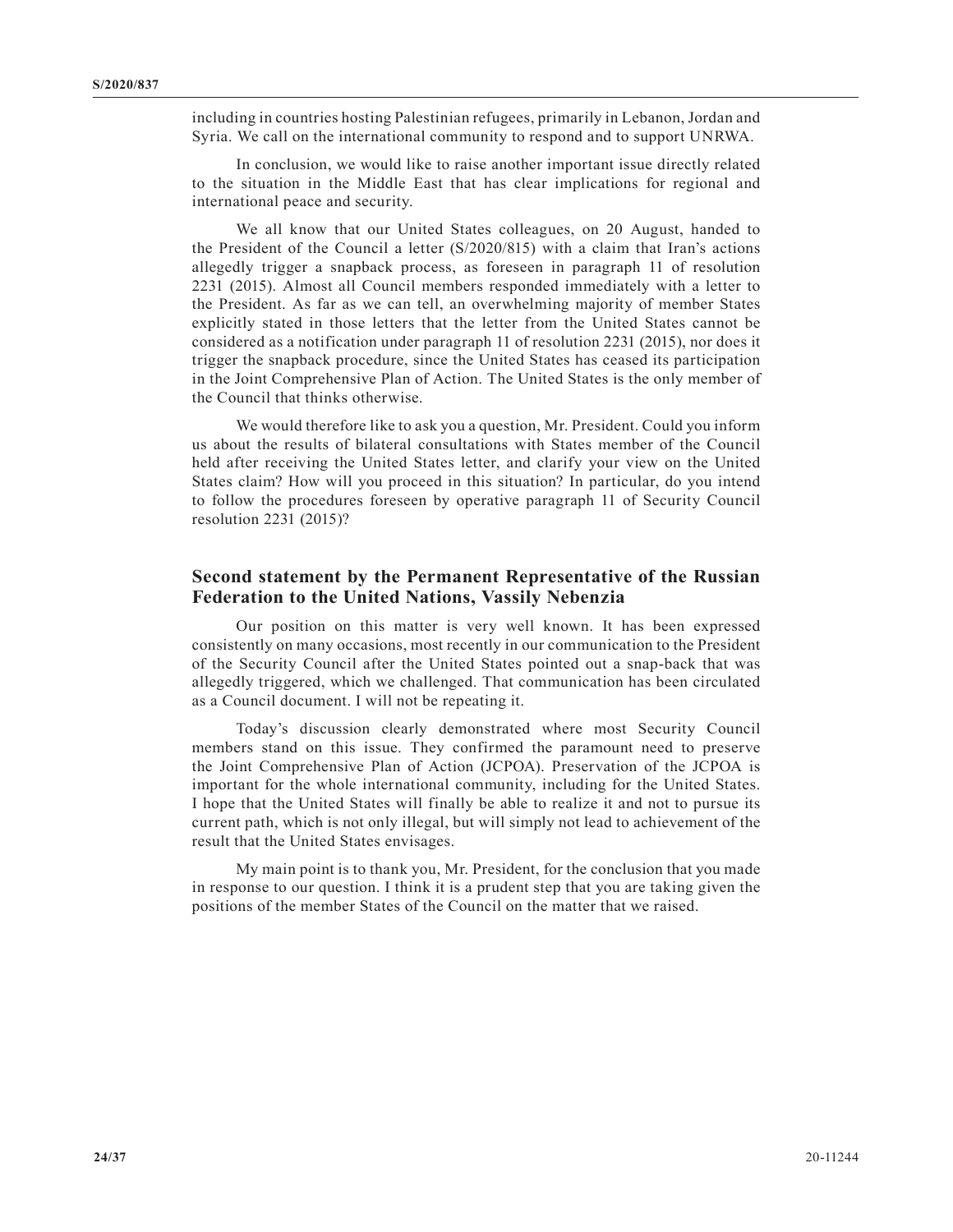## **Annex X1**

## **Statement by the Permanent Representative of Saint Vincent and the Grenadines to the United Nations, Inga Rhonda King**

I would like to thank Special Coordinator Mladenov for his briefing on the evolving situation in the Middle East and for his unwavering commitment to the Middle East peace process.

We meet again at a critical juncture. The Security Council must solemnly reaffirm our commitment to uphold the vital principles of international law. In particular, we must — by all appropriate means at our disposal — safeguard the territorial integrity of the State of Palestine and promote a peaceful settlement to the decades-long dispute.

We welcome the recent announcement by the Israeli Prime Minister, Benjamin Netanyahu, to delay annexation activities in the occupied West Bank. Notwithstanding, we call on the Middle East Quartet to renew its efforts to help facilitate a peace agreement that is acceptable to both Israel and Palestine. It is a categorical imperative that the Quartet carefully examines and pursues all practical courses of action to lead the peace process to a successful conclusion.

We are all aware that annexation undermines international norms and constitutes a serious breach of international law. A continuation of such activities across the West Bank violates the terms of resolutions 465 (1980), 476 (1980), 478 (1980), and 2334 (2016), as well as the relevant Assembly resolutions. We therefore remain deeply concerned about the expansion of Israeli settlements and its associated infrastructure in the occupied Palestinian territories. Such settlements have no legal validity and undermine the peace process. As such, we reiterate the demands of resolution 2334 (2016) that Israel immediately and completely cease all settlement activities in the occupied Palestinian territory, including East Jerusalem, and to fully respect all of its legal obligations in that regard.

Turning to the humanitarian situation, the dire needs of Palestinians in the occupied West Bank and Gaza demand urgent attention amidst the surge in coronavirus disease cases. The Palestinians cannot combat the pandemic alone. In that regard, we once again urge the international community to ensure that the United Nations Relief and Works Agency for Palestine Refugees in the Near East (UNRWA) has adequate, predictable and sustainable financing to respond to the urgent humanitarian needs of the Palestinian people. We also echo UNRWA's appeals that aid to Palestine refugees in Lebanon be built into the international community's immediate emergency response efforts and longer-term support plans following the horrific explosion in Beirut that claimed the lives of two Palestine refugees, among many others.

Saint Vincent and the Grenadines reiterates its firm commitment to the two-State solution. In that connection, we also reaffirm our long-held position to not recognize any changes to the 4 June 1967 lines, including with regard to Jerusalem, other than those agreed by the parties through negotiations. Only through a negotiated two-State solution that addresses the needs and concerns of both Israel and Palestine can we achieve our long-held dream of peace in the Middle East. As Coordinator Mladenov said earlier, "today is the day to redouble our efforts" before it is too late.

# **Second statement by the Permanent Representative of Saint Vincent and the Grenadines to the United Nations, Inga Rhonda King**

We thank the President for his update and assessment.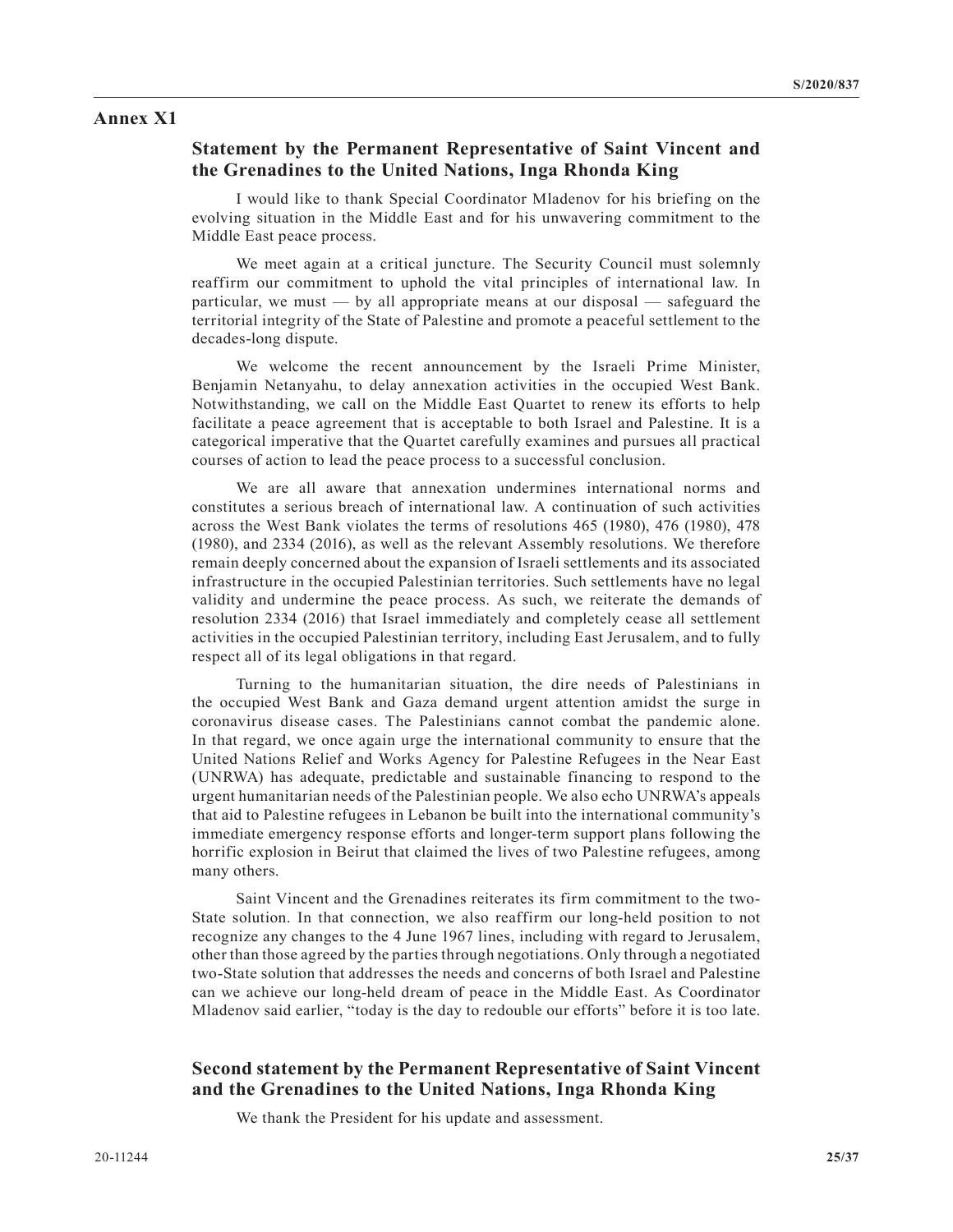Saint Vincent and the Grenadines takes this opportunity to reaffirm its strong support for the Joint Comprehensive Plan of Action (JCPOA), and we reiterate that the agreement remains the only viable path to ensuring a peaceful, comprehensive and long-term solution to the Iranian nuclear issue. We wholeheartedly believe that a commitment to dialogue and negotiation will not only preserve the JCPOA but will go a long way towards resolving the current issues.

The preservation of the JCPOA is critical to safeguarding peace and stability in the region, and we once again urge all parties to commit fully to multilateralism and refrain from actions that are contradictory to the requirements and goals of resolution 2231 (2015) and the JCPOA. We maintain the position outlined in the 20 August 2020 joint letter of the three African members of the Security Council — the Niger, South Africa and Tunisia — as well as Saint Vincent and the Grenadines, that

"[h]aving confirmed its withdrawal from the JCPOA and by not participating in any of the JCPOA structures or subsequent activities, the United States ceased to be a JCPOA participant and is, therefore, ineligible to submit a notification to the Security Council under the terms of resolution 2231 (2015)" (*S/2020/821, p. 1*).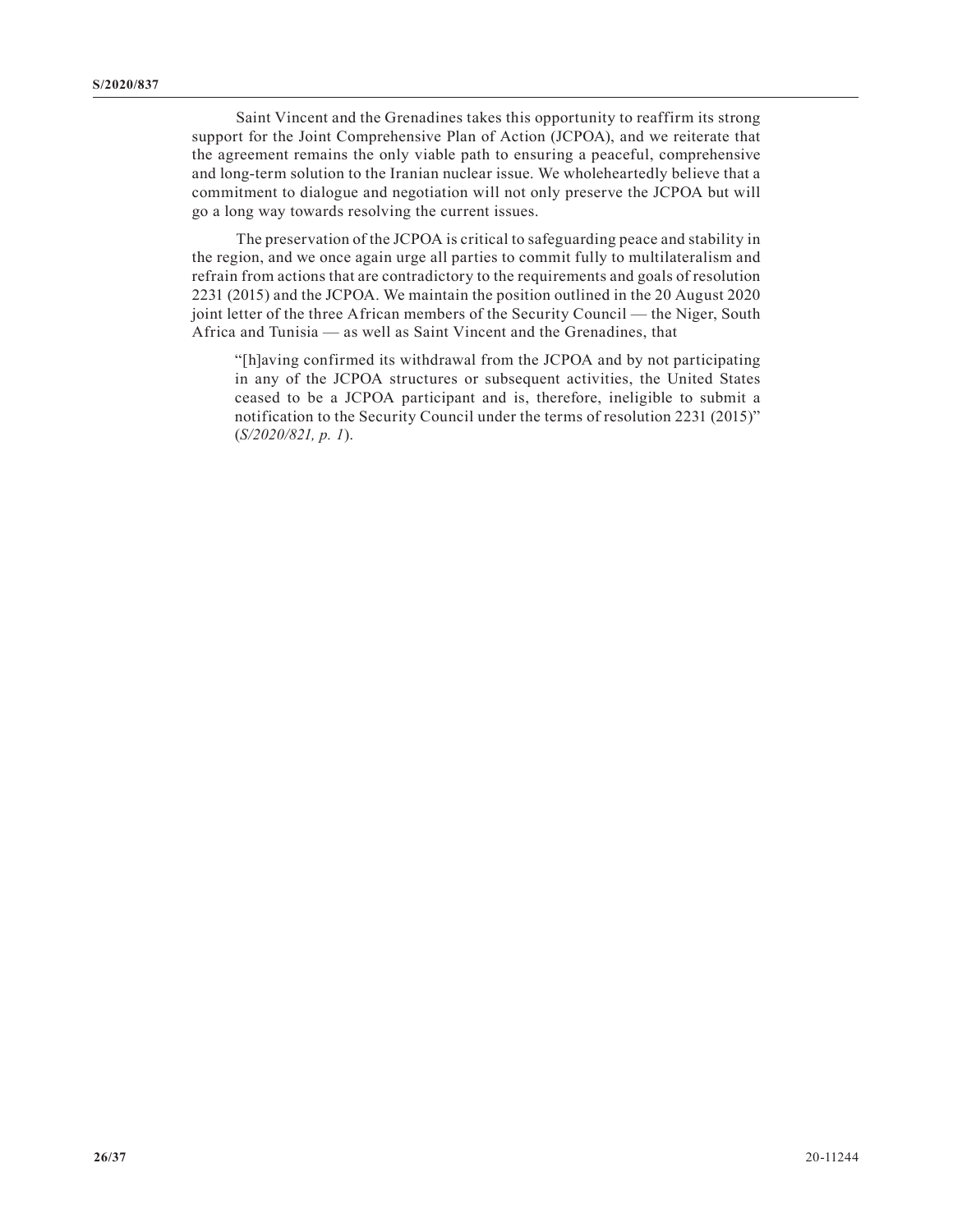#### **Annex XII**

#### **Statement by the Permanent Representative of South Africa to the United Nations, Jerry Matjila**

Let me begin by thanking Special Coordinator Mladenov for his useful and frank briefing on the current situation in the occupied Palestinian territory.

South Africa has noted with concern developments of the past days in the occupied Palestinian territory, as well as in the Gaza Strip. In this regard, we support the call by the Special Coordinator Mladenov and the Secretary-General for an immediate cessation of hostilities.

The current precarious situation prevailing in Gaza is of particular concern to South Africa. The almost-daily attacks on Gaza and the use of warplanes, reportedly in retaliation for the launching of incendiary balloons, is not a proportional response and will instead serve to inflame tensions, endanger the lives of civilians and further degrade critical infrastructure.

Moreover, Israel's blockade on Gaza must end. The Israeli blockade has had a devastating impact on Palestinians living in Gaza and on their livelihood. Israel's latest ban on allowing fuel into Gaza has resulted in the shutdown of Gaza's only power station, plunging the Strip into darkness and jeopardizing the lives of civilians dependent on an already-strained health sector. These actions are inhumane and are causing serious bodily and mental harm to the people of Gaza, especially at a time when the world is in the grip of fighting a global pandemic. We call on Israel to respect and honour its obligations as an occupying Power under the Fourth Geneva Convention and to put an end to its disproportionate and hostile actions.

The Palestinian people, especially those living in Gaza, cannot afford any more hurt, hardship or hostilities. We therefore call for the release of all detainees and political prisoners, especially women, children and the elderly. While all civilians everywhere are entitled to a fair and equal justice system, Palestinians living under illegal military occupation do not have access to one. In this regard, we have learned last week of yet another death of a Palestinian teenager who succumbed to his wounds in detention after being shot near Ramallah by Israeli soldiers.

These brutal actions by Israeli soldiers have to stop. Israel operates an unequal, two-tiered legal system, where Israelis are subject to a civilian criminal and legal system, while Palestinians, including children, living in the same area are subject to military law, making Israel the only country that applies military law to minors.

As we and many others have said before, the solution to this decades-long conflict is dialogue and negotiations culminating in a political agreement that results in an independent sovereign State of Palestine existing side by side in peace with Israel, as guided by United Nations resolutions, international law and internationally agreed parameters. Any viable peace plan must include the full participation of all parties as equal partners. In this regard, any initiative aimed at finding a lasting resolution to the conflict must take into account the needs and aspirations of the Palestinian people. For too long, the most basic rights, needs, hopes and aspirations of the Palestinians have been eroded and ignored.

South Africa strongly believes that any peace plan should not allow Palestinian statehood to devolve into an entity devoid of sovereignty, territorial contiguity and economic viability. In this regard, a solution must be premised on a just, rights-based settlement, with just laws, that facilitates equality and equity for all who have a right to live in the territories of Israel and Palestine. This includes the sovereign equality between States.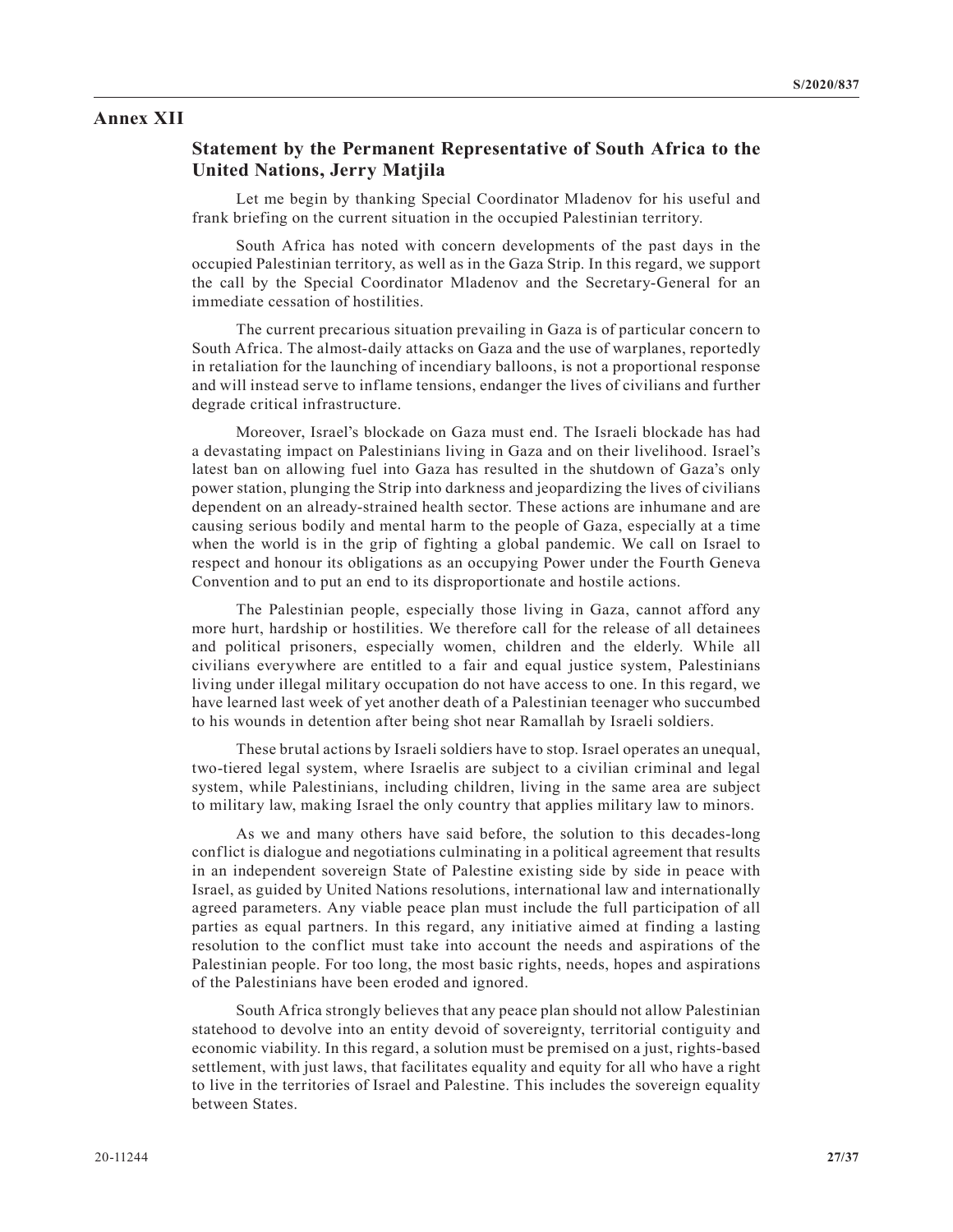South Africa reiterates its call for the full implementation of resolution 2334 (2016). The ongoing and illegal settlement construction, seizure and demolition of Palestinian land and property must be addressed. Overt violations of Security Council resolutions usually provoke stricter countermeasures on the party responsible for the infringement. However, again, Palestine is deprived of its right to see the illegal actions of the Israeli occupation brought to justice. Many of us have called for those who violate international law to be held accountable for their actions. Israel must therefore be held accountable for its persistent violations of international law, including General Assembly and Security Council resolutions, in particular resolution 2334 (2016).

Allow me to make a few remarks on the matter of the Joint Comprehensive Plan of Action (JCPOA). The United States, of its own volition, unilaterally withdrew from the JCPOA on 8 May 2018, reinstating unilateral sanctions against Iran, which is in violation of the JCPOA and resolution 2231 (2015). Having confirmed its withdrawal from the JCPOA and by not participating in any of the JCPOA structures or subsequent activities, the United States ceased to be a JCPOA participant and is therefore ineligible to submit a notification to the Security Council under the terms of resolution 2231 (2015). As resolution 2231 (2015) and the JCPOA are inextricably linked and are mutually contingent, any party that, of its own volition, withdraws from the JCPOA cannot be regarded as a JCPOA participant State and therefore would not be able to invoke the provisions of resolution 2231 (2015) as a participant State.

In conclusion, the future of the Middle East hangs in the balance and the current forms of aggression as seen in Gaza could give way to further instability and violence in the region.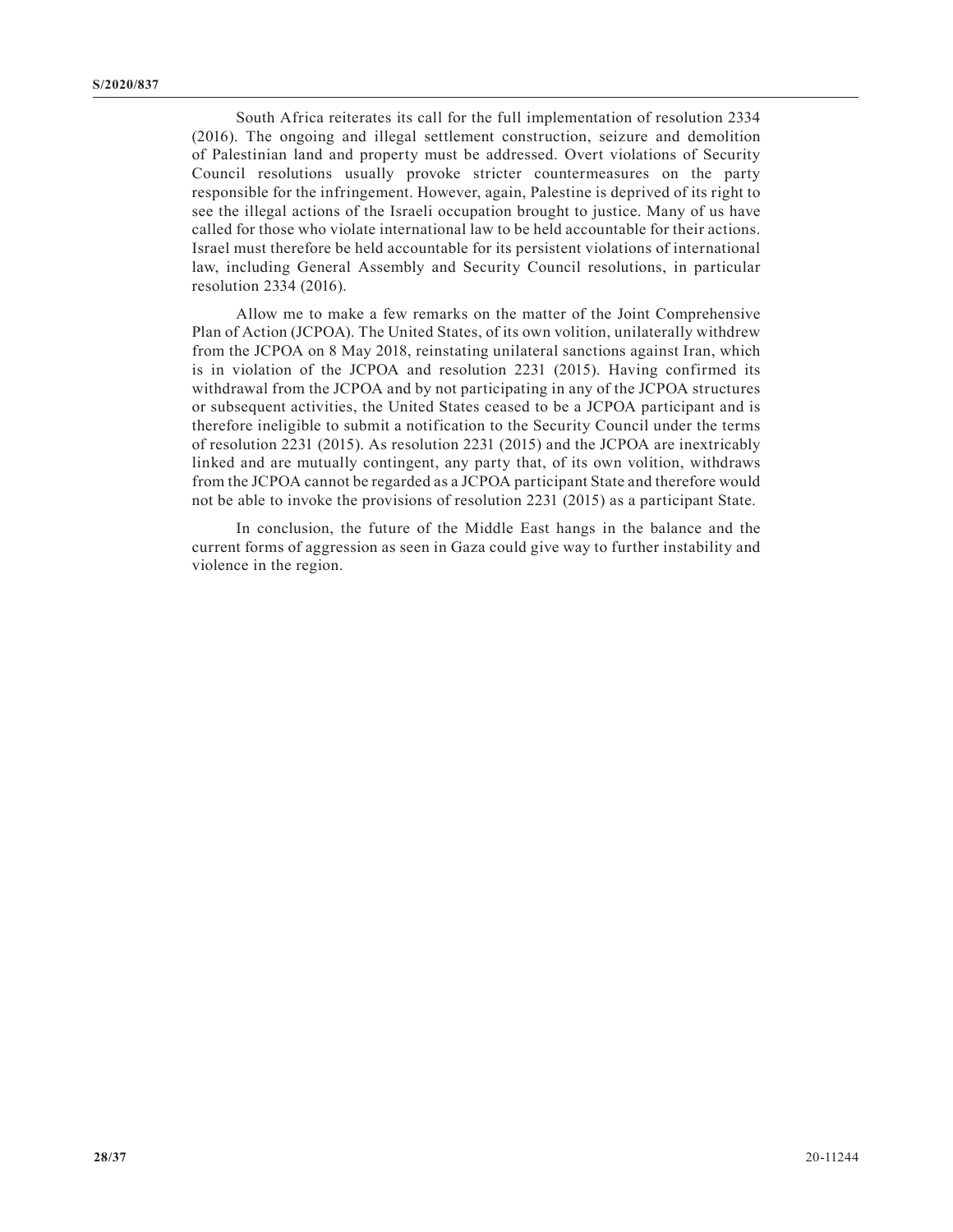## **Annex XIII**

#### **Statement by the Permanent Mission of Tunisia to the United Nations**

At the outset, I would like to thank Mr. Nickolay Mladenov, Special Coordinator for the Middle East Peace Process, for his briefing and valuable efforts.

The Security Council made it clear in its various previous resolutions that the establishment by Israel of settlements in the Palestinian territory occupied since 1967, including East Jerusalem, has no legal validity, constitutes a flagrant violation under international law and is a major obstacle to the achievement of a just, lasting and comprehensive peace. The Security Council and the international community have further unequivocally emphasized that no changes to the 4 June 1967 lines will be recognized, including with respect to Jerusalem, other than those agreed by the parties through negotiations.

In line with this longstanding and firm common position, over the last few months the international community has strongly rejected the illegal Israeli plans to annex parts of the Palestinian territory and reaffirmed once again that there is no alternative to the two-State solution, which, based on the relevant United Nations resolutions and the internationally endorsed terms of reference and parameters, remains the only viable solution to ending the Palestinian-Israeli conflict.

In this context, Tunisia calls upon the Security Council and the entire international community to remain actively engaged against the looming threat of annexation.

We further underline the imperative to compel Israel, the occupying Power, to abide by its obligations under international law and put an end to its long-lasting illegal occupation of Palestinian territory and aggressive policies and practices against the Palestinian people. Despite committing serious violations of international law, Israel has over the decades enjoyed impunity, which is one of the major reasons behind the country's continued challenge to the international community and the universal legal system.

Tunisia stresses the importance of providing international protection for the Palestinian people, lifting the unjust blockade imposed on Gaza and ending all other forms of discrimination and collective punishment. We call upon the international community to continue to support the Palestinian Authority's efforts to confront the growing economic, social and humanitarian challenges as a result of continued occupation as well as of the heavy impact of the coronavirus disease pandemic.

We highly value the efforts of the humanitarian community undertaken in support of the response by the Palestinian Authority to the pandemic and stress the necessity of enhanced international aid in this regard. We also call for broader mobilization to ensure the continuity of delivery of essential services by the United Nations Relief and Works Agency for Palestine Refugees in the Near East to Palestinian refugees across all its fields of operation, thereby preserving its important role as a stabilizing factor in the region.

In closing, Tunisia reiterates its firm and principled support for the brotherly Palestinian people in its struggle to regain its legitimate rights, establish its independent and sovereign State on its land, within the borders of 4 June 1967, with East Jerusalem as its capital, and resolve all final status issues on the basis of international legality resolutions, the two-State vision and the Arab Peace Initiative. Tunisia also reaffirms that the real problem and major cause of this long-lasting conflict, which has kept the region in a state of tension and instability, is indeed the occupation, which must be brought to an end. In this regard, we stress both that Palestinian rights are not time-bound and that Israeli actions and measures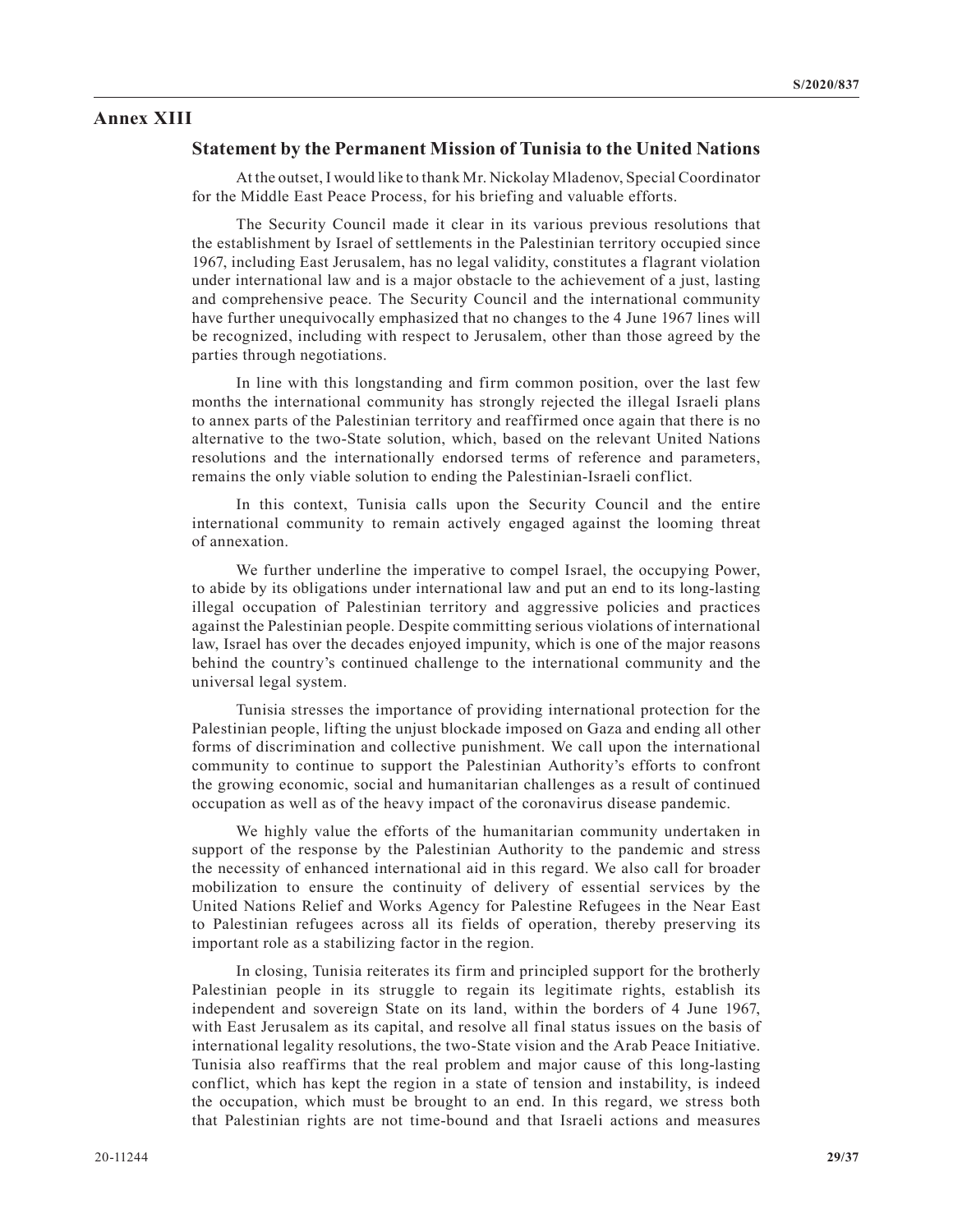affecting the legitimate rights of the Palestinian people are null and void and with no international legal effect.

It is a widely shared belief that the situation on the ground is no longer sustainable and that the negative trends must be reversed. We therefore underline the need for collective concerted action towards the re-engagement of the parties in negotiations based on the internationally endorsed terms of reference and parameters. In this regard, the Middle East Quartet must assume its share of responsibility for achieving a more stable and peaceful Middle East.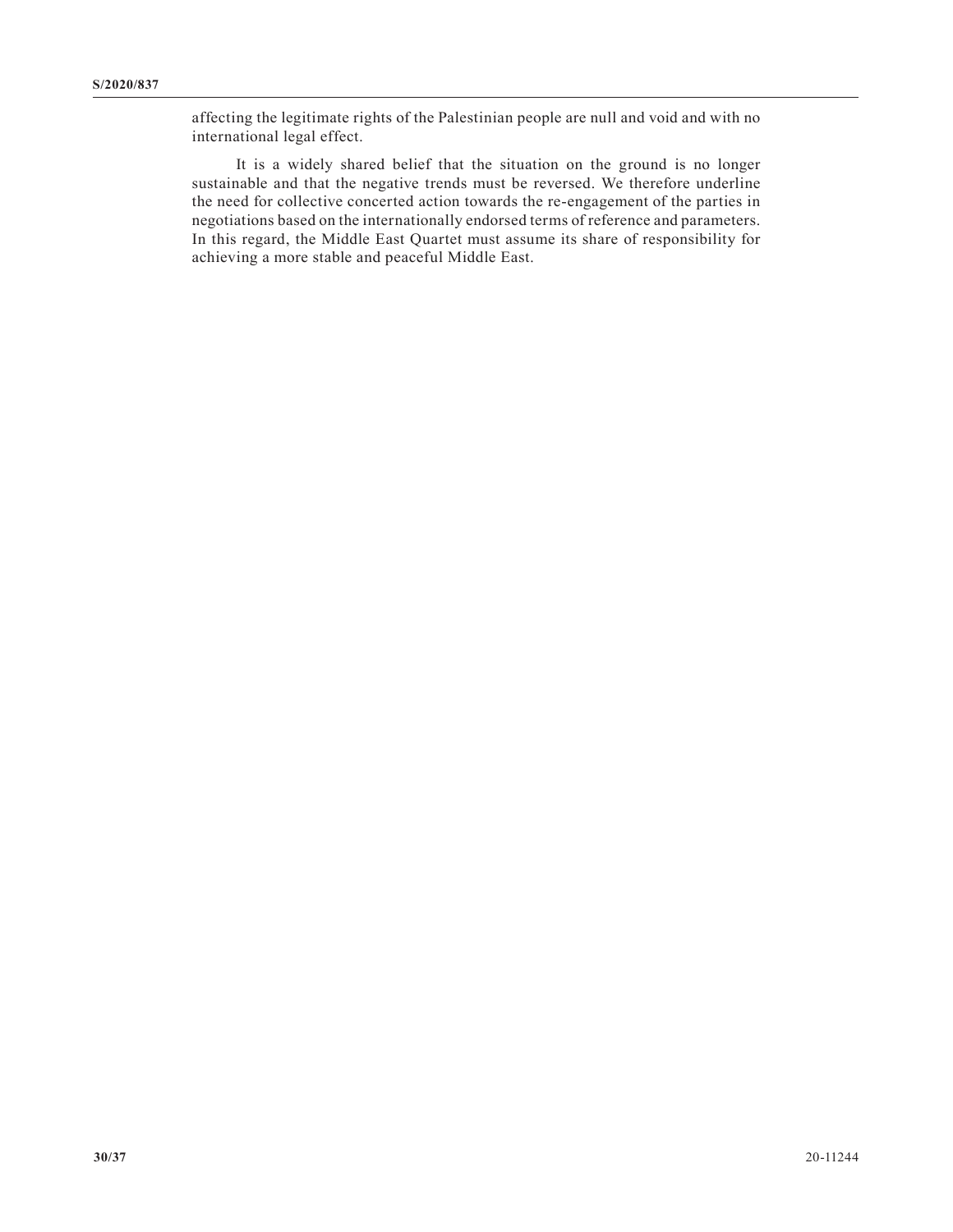#### **Annex XIV**

# **Statement by the Acting Deputy Permanent Representative of the United Kingdom of Great Britain and Northern Ireland to the United Nations, James Roscoe**

I thank Mr. Mladenov for his briefing.

As others have done, I would like to say a few words about Lebanon. As Mr. Mladenov set out, the devastating explosion in Beirut has caused enormous suffering and damage. Our sympathies go out to all those who have been affected by this tragedy and who have lost loved ones. The United Kingdom stands with the Lebanese people in this hour of need. Our £25 million package of humanitarian support, as well as the deployment of our technical experts within days of the explosion, will help to address some of the critical needs of the most vulnerable in the country. Further, the deployment of one of our naval ships, the *HMS Enterprise*, on 10 August, complements these efforts. Our support for the Lebanese army as it endeavours to respond to the disaster is also critical.

Turning to the topic of today's discussion, I would like to start by welcoming the announcement on 13 August, as set out by Ambassador Kelly Craft of the United States of America, of the normalization of relations between Israel and the United Arab Emirates and, in particular, the suspension of Israel's plans to annex parts of the West Bank. As my Prime Minister and Foreign Secretary have said, this is a historic step that contemplates the normalization of relations between two great friends of the United Kingdom.

The United Kingdom has consistently made clear in the Security Council its firm opposition to annexation, which would have been contrary to international law, counterproductive to securing peace in the region and a severe blow to the prospects of the two-State solution. We therefore profoundly hope that this moment can be used as a step towards direct talks between Israel and the Palestinians, as there can be no substitute for direct talks in trying to reach a two-State solution and lasting peace. My Foreign Secretary is in Israel and the occupied Palestinian territories today, encouraging both leaders to push forward on the momentum created by this announcement. The United Kingdom stands ready to support this endeavour.

Despite this positive development, we are concerned by other negative trends on the ground. The number of coronavirus disease cases continues to rise across the region. Meanwhile, Hamas has been launching improvised explosive devices and firing rockets into Israel. Such actions by Hamas are unacceptable, and we call on it to cease them immediately.

The current situation continues to have a particularly devastating impact on the people living in Gaza. As ever, dialogue can be the only way to address the situation. We call on Israel to lift movement and access restrictions and allow fuel to enter the Strip, which is vital to power hospitals, water delivery and sewage treatment. More broadly, we encourage the Palestinian Authority and the Government of Israel to urgently resume cooperation across all files — security, economic and civil — at this critical time.

While the shadow of annexation appears to be lifted, we remain concerned about the potential for further settlement advancements, continued demolitions and evictions. We are also concerned by continued acts of violence and we were alarmed to hear of the shooting at the Qalandiya checkpoint on 17 August of a Palestinian who was unarmed and deaf. The use of lethal force should only be deployed as a last resort.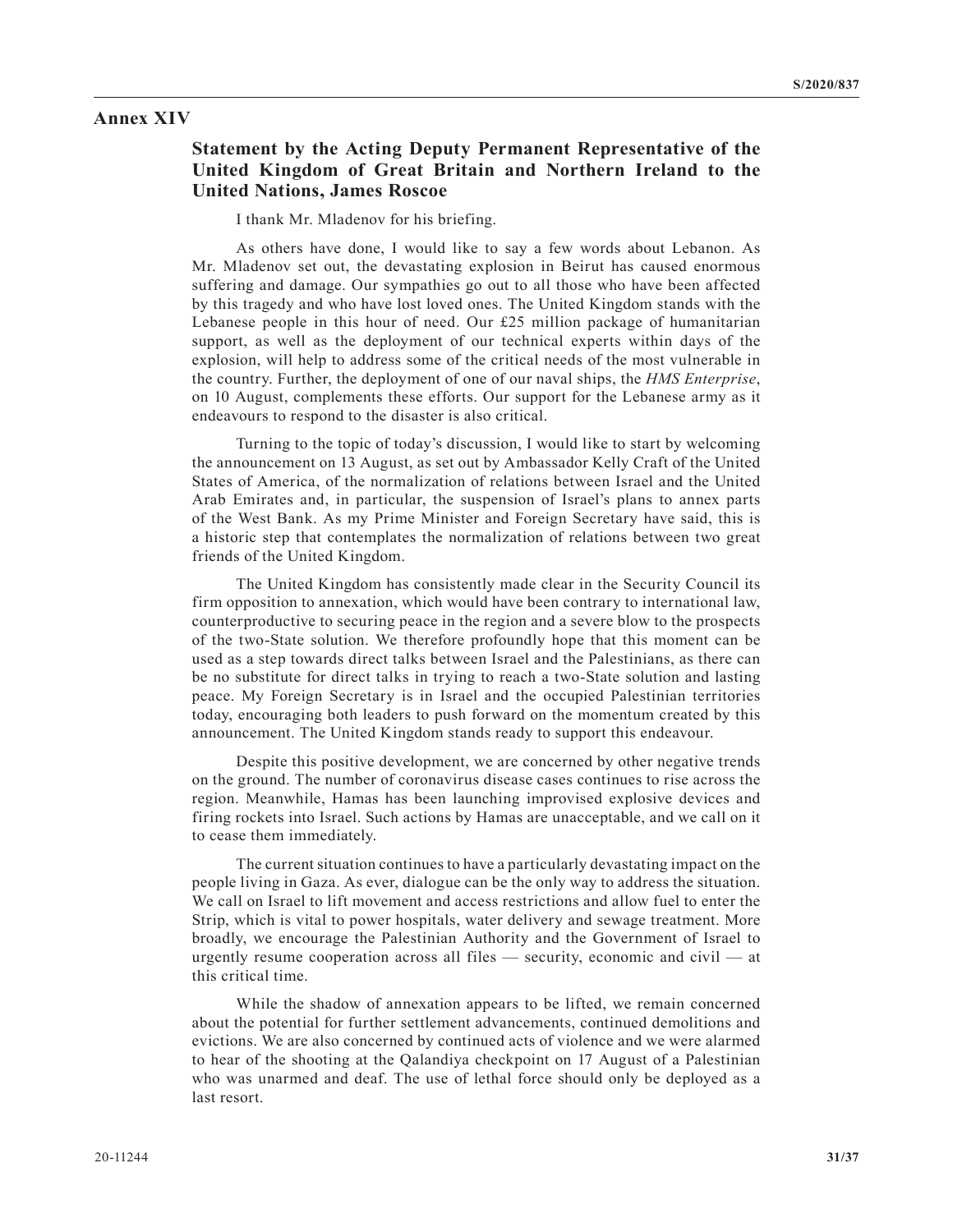I would like to finish by reiterating the United Kingdom's long-standing position on the Middle East peace process. We support a negotiated settlement leading to a safe and secure Israel living alongside a viable and sovereign Palestinian State based on 1967 borders with agreed land swaps, Jerusalem as the shared capital of both States, and a just, fair, agreed and realistic settlement for refugees. The United Kingdom remains committed to supporting such efforts towards peace in the Middle East.

# **Second statement by the Acting Deputy Permanent Representative of the United Kingdom of Great Britain and Northern Ireland to the United Nations, James Roscoe**

I thank the President on his brief update to the Security Council just now, with which the United Kingdom concurs.

I want to say a few other things. The first is that the United Kingdom remains resolutely committed to the full implementation of resolution 2231 (2015), through which the Joint Comprehensive Plan of Action (JCPOA) was endorsed in 2015, with a view to preventing Iran from developing a nuclear weapon, which is our priority. In order to preserve the JCPOA, Iran must return to nuclear compliance without delay.

Along with its E-3 partners, France and Germany, the United Kingdom urges Iran to engage urgently and constructively through the dispute resolution mechanism. As E-3 Foreign Ministers set out in their statements on 19 June and 20 August, we do not support a move to snapback at this time, which would be incompatible with our current efforts aimed at preserving the JCPOA.

With regard to the question of my Russian colleague on the letter set out by the United States on 20 August and your own summary, Mr President, I would like to align with the position expressed by France and Germany. It is the United Kingdom's opinion that the United States ceased to be a participant in the JCPOA following its withdrawal from the deal on 8 May 2018. Our position regarding the effectiveness of the United States' notification pursuant to resolution 2231 (2015) has been very clearly explained to the presidency and all Council members.

I would like to also make clear that we share the United States' concern about the expiry of the arms restrictions on Iran in October this year. As E-3 Foreign Ministers have said, the expiry of the restrictions could have serious implications for regional security, given Iran's continued destabilizing activities. The latest report of the Secretary-General (S/2020/531), which the Council discussed back in June (see S/2020/644), detailed how Iran has continued to violate annex B of resolution 2231 (2015), including through illicit arms transfers in the region, ballistic missile proliferation and attacks on its neighbours.

The United Kingdom will continue to enforce remaining restrictions rigorously, including on the proliferation of arms to non-State actors covered by other Security Council resolutions, ballistic missile restrictions under annex B, and the European Union-United Kingdom arms embargoes that will remain in place until 2023. We continue to work with the remaining JCPOA participants and the Council to seek a path forward to address arms restriction expiry in October.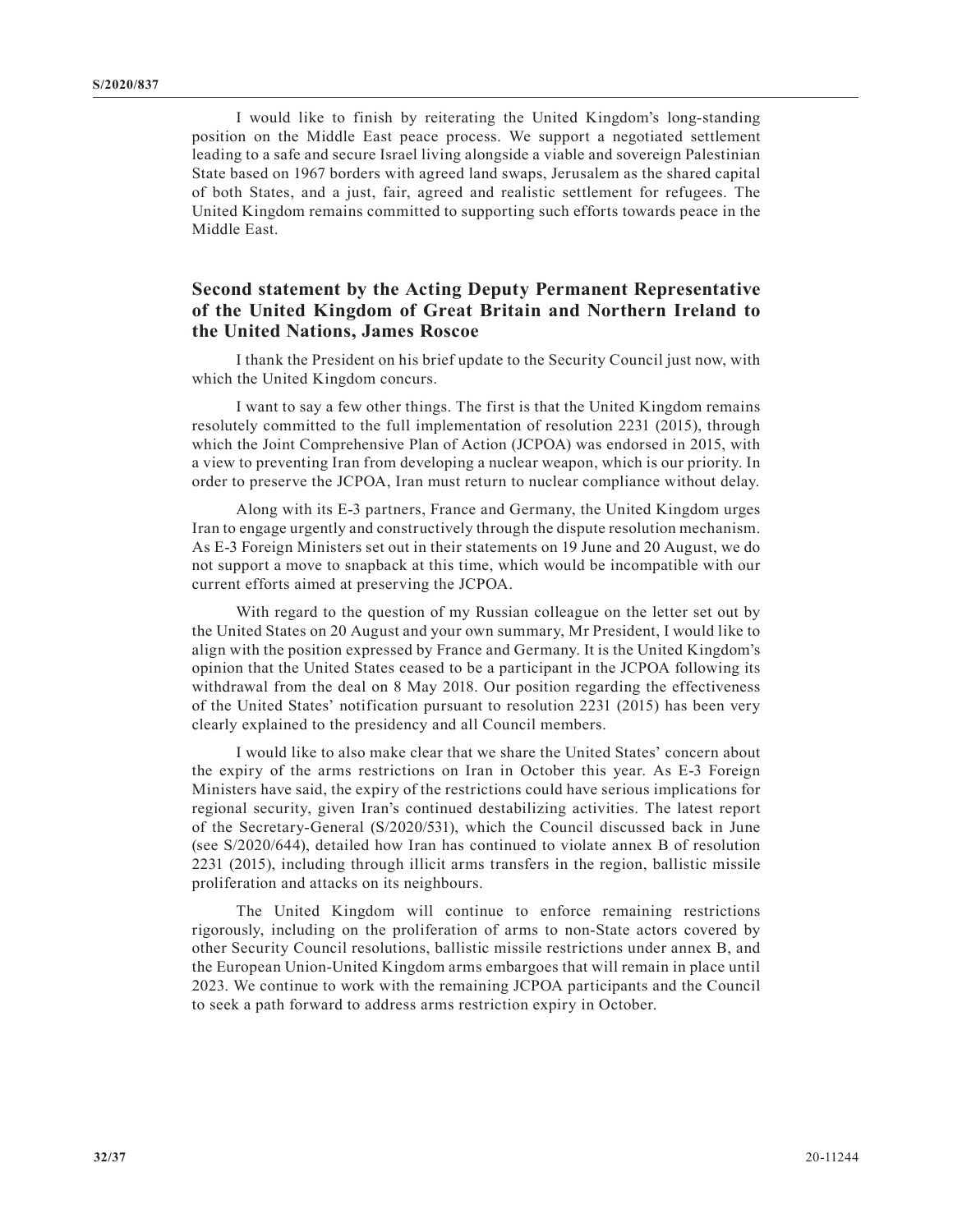#### **Annex XV**

#### **Statement by the Permanent Representative of the United States of America, Kelly Craft**

I thank Mr. Mladenov for his briefing. As always, we appreciate his and his team's impartiality as they work to address this conflict. It is not often that I have the opportunity to discuss genuinely good news during these meetings, and I have the pleasure to do that today.

As many Council members know, on 13 August President Trump announced the Abraham accords, the most significant step towards peace in the Middle East in over 25 years. This historic agreement to normalize relations between Israel and the United Arab Emirates advances peace in the Middle East. It is a testament to bold diplomacy and the courage of the United Arab Emirates and Israel to chart a new path that will unlock the great potential of the region.

The leadership and foresight of President Trump, as well as Prime Minister Netanyahu and Crown Prince Mohammed Bin Zayed made this momentous achievement possible. Opening direct ties between two of the Middle East's most dynamic societies and advanced economies will transform the region by spurring economic growth, enhancing technological innovation and forging closer people-topeople relations.

Direct military cooperation will benefit the entire region by countering the threat posed by Iran's destabilizing activities in the Middle East and beyond. For years and up to today, Iran has defied international law by breaking the United Nations own weapons ban, providing militias and terror groups with the firepower to kill and maim men, women and children across the Middle East. While members of the Council are so far unwilling to confront this daily threat to peace and security, the United States stands by the Arab world and Israel as we work to maintain an arms embargo on the murderous Iranian regime.

We believe that more Arab and Muslim countries will follow the United Arab Emirates' lead and normalize relations with Israel. And as we convene here today, Secretary Pompeo is in the region to promote further efforts towards peace, including discussions with Israeli and the Emirati leadership about building on this historic breakthrough.

I know the Palestinian leadership has been vocally opposed to this agreement, arguing that it neglects Palestinian rights." But let me be clear that by no means is the intention of this agreement to ignore the Palestinian people; in fact, it is just the opposite. We hope that this courageous step by the Emiratis will give the Palestinian leadership positive momentum to re-engage in negotiations with Israel to end their conflict. So much progress on defining the parameters of a settlement has been achieved in years past, as Israeli and Palestinian negotiators compromised with one another in pursuit of peace. The sides must continue in a spirit of good will, which has already yielded peace for millions of people in the Middle East.

Arab nations making peace with Israel does not diminish the need for peace with the Palestinians. America wants to see peace between the Israeli and the Palestinian people. The Trump Administration's blueprint for peace is a testament of earnest concern.

For too long, the approach towards Israeli-Palestinian peace has been to repeat tired talking points promoting unrealistic and outdated ideas about a solution to the crisis. And there is, of course, tangible outside interference, such as Iran, which supplies weapons and financial support to the terrorist organization Hamas that rules the Gaza Strip. Other nations also play a role in perpetuating the Israeli-Palestinian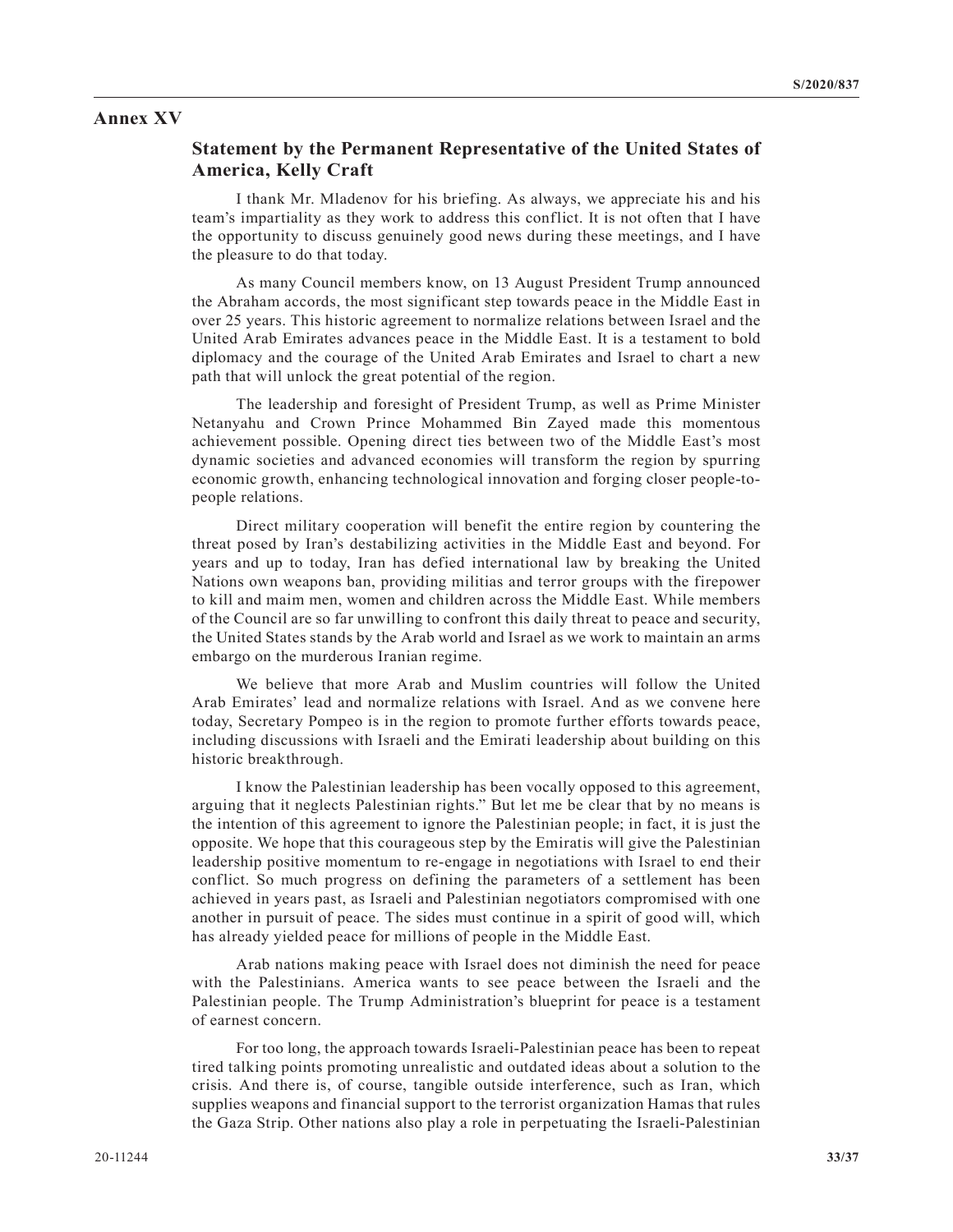conflict. These activities sap the ability of the Palestinian leadership in the West Bank to properly care for the Palestinian people and damage the prospect of peace and future prosperity.

The international community must use the recent positive events to break out of this cycle and demand actionable change in the region. The lives and futures of Israelis and Palestinians alike depend on it.

I believe that the Palestinian leadership owes it to its people to look forward instead of looking back. Change is often difficult; however, things are only going to continue moving forward. And we hope that other Arabs States can build on this agreement between the United Arab Emirates and Israel, and support the Palestinians to do the same.

In conclusion, I understand that many of our colleagues in the Council plan to raise the issue of the arms embargo on the Islamic Republic of Iran in their remarks today. If they do, I would strongly encourage all of them to explain to the Iranian people why they are empowering a regime that brutalizes them, the Iranian people, and crushes their freedoms and their aspirations. They should explain to their friends in the region why they are turning their backs on them and ignoring their well-founded concerns; explain to the Israelis and Palestinians, the Yemenis, the Lebanese, the Iraqis, the Syrians and all the citizens of the Middle East why they think it is a good idea to allow the world's largest State sponsor of terrorism to gain access to modern weapons systems; explain why they want to empower Iran to strengthen Hizbullah, strengthen the Houthis, strengthen the Al-Assad regime; explain to their own citizens why they opposed Council action in the form of a straight-forward resolution to stop Iran from buying and selling weapons — an action that makes us all less safe; explain to the world why they are lending support to Tehran to continue to sow violence and chaos across continents when Iran is clearly in violation of its commitments. I would be interested to know, and I am sure that those listening today would be interested as well.

## **Second statement by the Permanent Representative of the United States of America to the United Nations, Kelly Craft**

On 20 August, the United States took the only reasonable and responsible action left to us, after the majority of this body surrendered to unthinkable inaction, abandoned the people of Iran and the Middle East, and invited an arms race that regional nations have begged to avoid.

For months and months, we told the Council that President Trump would never allow the world's largest State sponsor of terrorism to freely buy and sell planes, tanks, missiles, and other kinds of conventional weapons. The countries of the Middle East most familiar with Iran's terror pressed us to stay true to our commitment.

We reminded members of our right under resolution 2231 (2015) to trigger snapback and our firm intent to do so in the absence of courage and moral clarity by the Council. It can be no surprise that we have arrived here today. As Secretary Pompeo stated from United Nations grounds last week with absolute clarity:

"America will not join in this failure of leadership. America will not appease. America will lead. The leadership begins with recognizing the Islamic Republic of Iran for what it truly is: a theocratic, revolutionary, brutish regime that will not voluntarily seek peace or make life better for the Iranian people."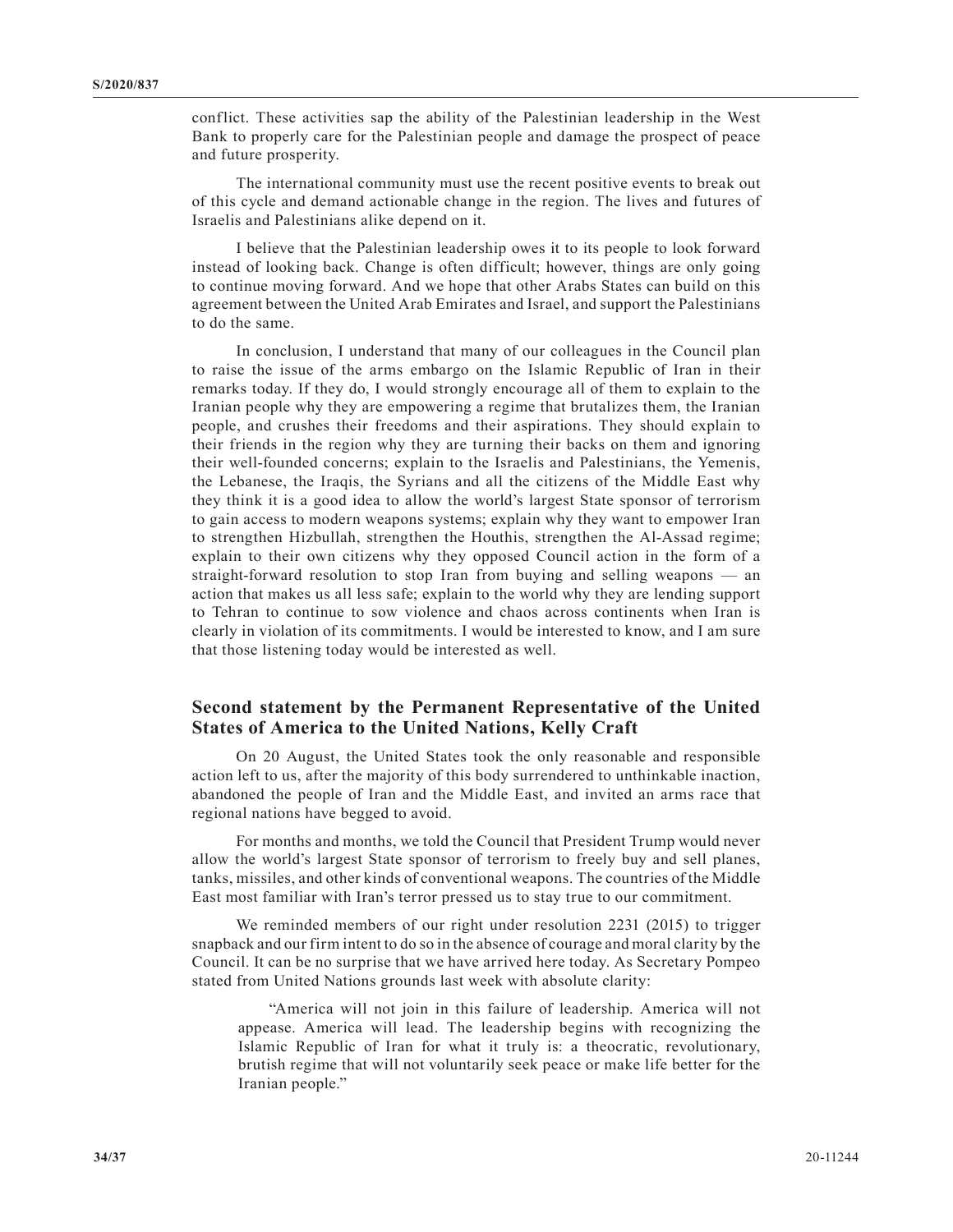Iran has defied the Council's arms embargo, fomenting conflict and murder throughout the world as it supplies weapons to proxy militias and terrorist groups. History is replete with tragedies of appeasing regimes such as this one, which for decades has kept its own people under its thumb.

However, there can be no mistaking where we are today. Put simply, it is Russia and China that revel in the Council's dysfunction and failure.

It is Iran that celebrates its newfound leverage over the free nations of the world.

It is Hizbullah that welcomes the possibility of new, more powerful weapons to fuel its campaign of terror.

It is the Maduro regime that has already expressed glee at the prospect of additional Iranian support.

It is the Houthi rebels who see new life in their already brutal assaults on the Yemeni people.

It is our European colleagues on the Council that have expressed privately their concerns about lifting sanctions on Iran but have taken no actions to address that concern.

Let me just make it really, really clear. The Trump Administration has no fear of standing in limited company on this matter, in light of the unmistakable truth guiding our actions. I only regret that other members of the Council have lost their way and now find themselves standing in the company of terrorists.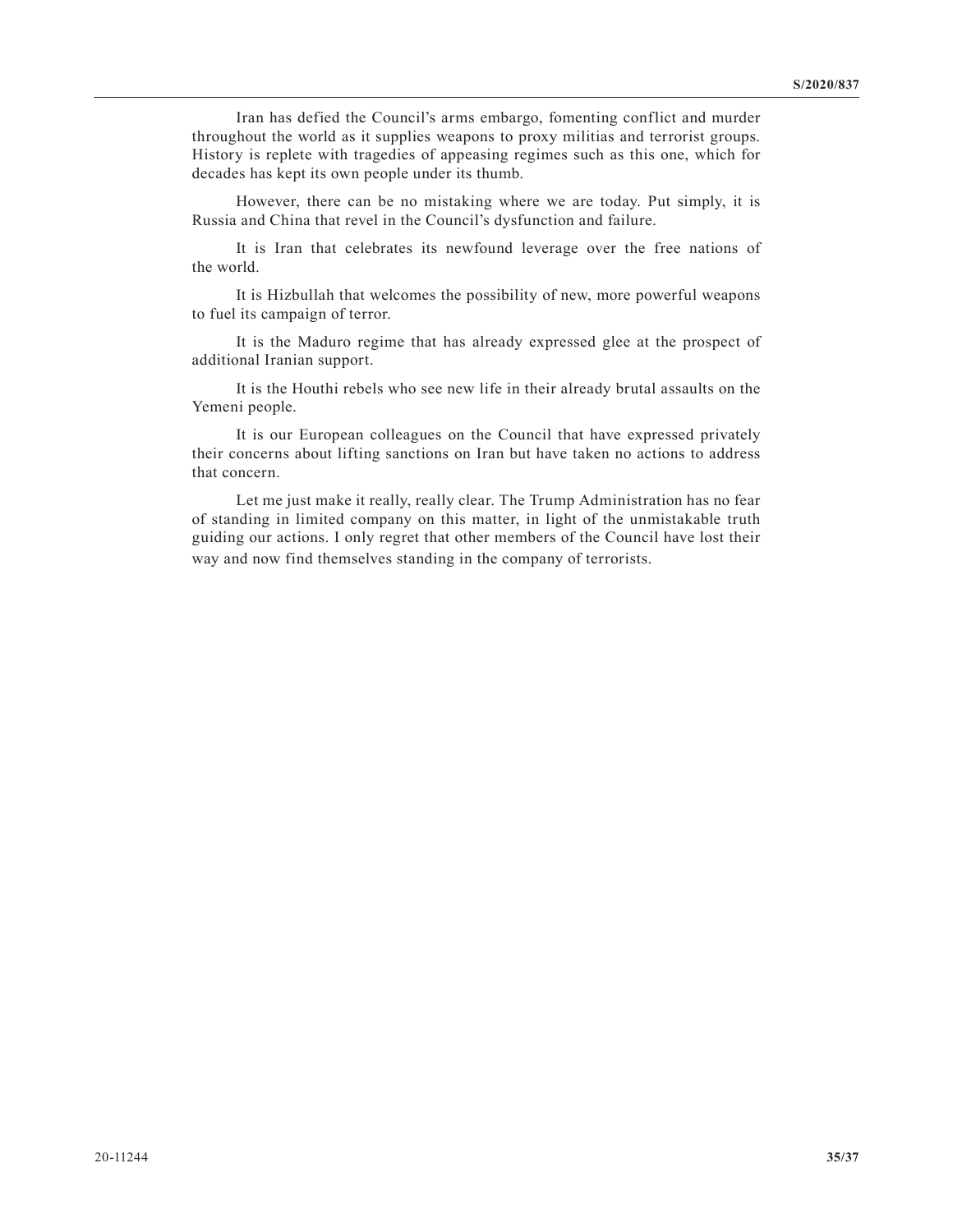#### **Annex XVI**

## **Statement by the Permanent Representative of Viet Nam, Dang Dinh Quy**

I would like to thank Mr. Nickolay Mladenov, United Nations Special Coordinator for the Middle East Peace Process, for his briefing.

We remain deeply concerned about the humanitarian situation in Gaza and other occupied Palestinian territories. The number of coronavirus disease (COVID-19) infections increased by approximately 40 per cent in the first two weeks of August. The Palestinian health-care system has been overstretched since the outbreak of the pandemic. The lack of freedom of movement of patients, medical equipment and health-care personnel has impeded the proper functioning of local health services. The shortage of electricity has made the situation even worse. Last week, the only power plant in Gaza had to shut down after running out of fuel.

In this context, we urgently call upon the international community to step up support for the United Nations Relief and Works Agency for Palestine Refugees in the Near East in order to provide humanitarian assistance to the Palestinian people. All parties should work closely with one another, coordinate with international relief efforts to slow down the infections and control the spread of the COVID-19.

Yet this is not the only concern. We are also alarmed by the escalation of tension in Gaza in the last month. Civilians, including women and children, continue to be killed. The tragedies of the past are likely to be repeated if this cycle of violence is not stopped before it is too late. Meanwhile, in the West Bank, the houses of Palestinian people continued to be demolished. Attacks by Israeli settlers continued to cause dozens of casualties and remained a major security concern.

Therefore, we reiterate our calls on all parties to refrain from acts of violence. We call on Israel to lift its closure of the Gaza Strip as an initial step of goodwill to reduce the ongoing tensions. We urge Israel to stop the expansion of settlements, stop the demolitions and seizures of Palestinian property and allow Palestinians in the occupied West Bank, including East Jerusalem, to develop their communities. These actions should be undertaken in line with obligations under international humanitarian law and relevant United Nations resolutions, including resolution 2334 (2016).

Viet Nam welcomes efforts that contribute to enhancing regional peace, security and stability, including those to promote dialogue and relations among countries in the region. We believe that a fair and sustainable solution to the Middle East peace process can be achieved only through peace talks and dialogue among the concerned parties on the basis of international law and the relevant resolutions of the United Nations.

In this connection, we would like to reaffirm our solidarity and consistent support for the just struggle of the Palestinian people for their inalienable rights, as well as the two State solution for the establishment of an independent State of Palestine that coexists in peace with the State of Israel along the pre-1967 lines and with East Jerusalem as its capital.

## **Second statement by the Permanent Representative of Viet Nam, Dang Dinh Quy**

I take the floor to reaffirm our full support for your leadership, Mr. President.